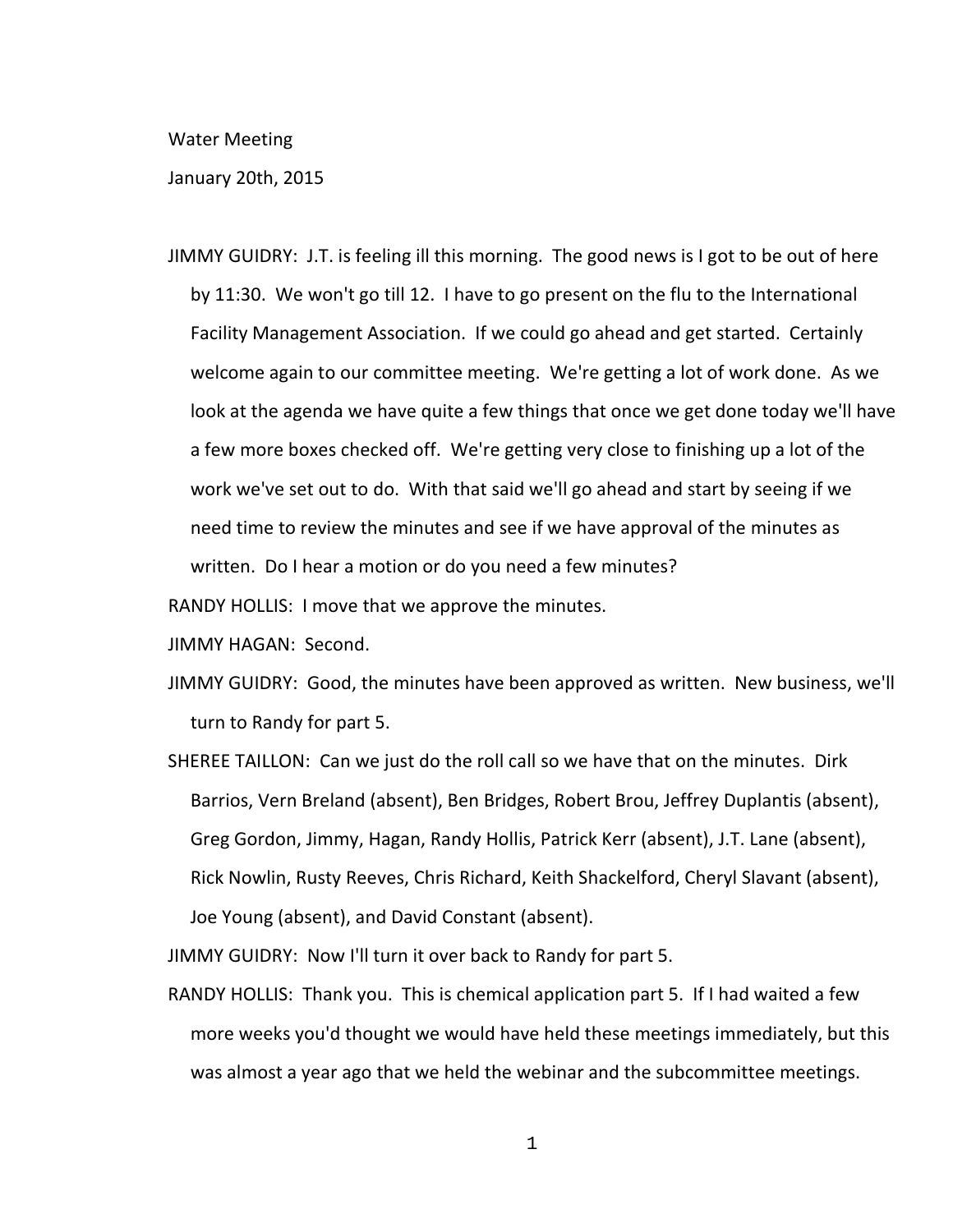Robert Brou and I both attended all of those meetings. We received comments from five different entities, Dow Chemical Corporation, Lafourche Parish Water District 1, L.P. Gas Commission, Sewage Water Board of New Orleans, St. Charles Parish DPW. Just a basic overview of part 5. A lot of comments received from specifically Dow Chemical and their concern about the application of 10 state standards to their manufacturing facility. They make chlorine and they feel like since they make chlorine and manufacture it that trying to apply the regulations to their chlorine system is not practical and we agree with that. Doesn't make sense. And so they've asked for an exemption from 10 state standards for their chlorine manufacturing facility which we believe is pertinent for approval. Much discussion about the storage of pressurized chemicals inside buildings. There are federal requirements. The L.P. Gas Commission was there about prohibiting the storage of specifically anhydrous ammonia inside buildings. So we have federal requirements that prohibits that, and yet then we have 10 state standards as you read through them would imply that. So we have federal regulation verses 10 state standards and the disparity between the two. And we pretty much resolved it for the large bulk storage tanks to be outside, but protected from sunlight. Comments received from DHH were that 150 pound cylinders should still be installed inside enclosures because of some federal pamphlets or guidelines that came down. And so that was still left unresolved about 150 pound cylinders that we need to discuss as a committee. And then discussion about secondary containment. Lastly, chemical scrubbers and should we require chemical scrubbers or is that up to the local entity or local municipality about chemical scrubbers in the area where chlorine may be stored. The three top subcommittee recommendations about commercial manufacturers of potable water chemicals. I kind of paraphrased this into what they would like is where the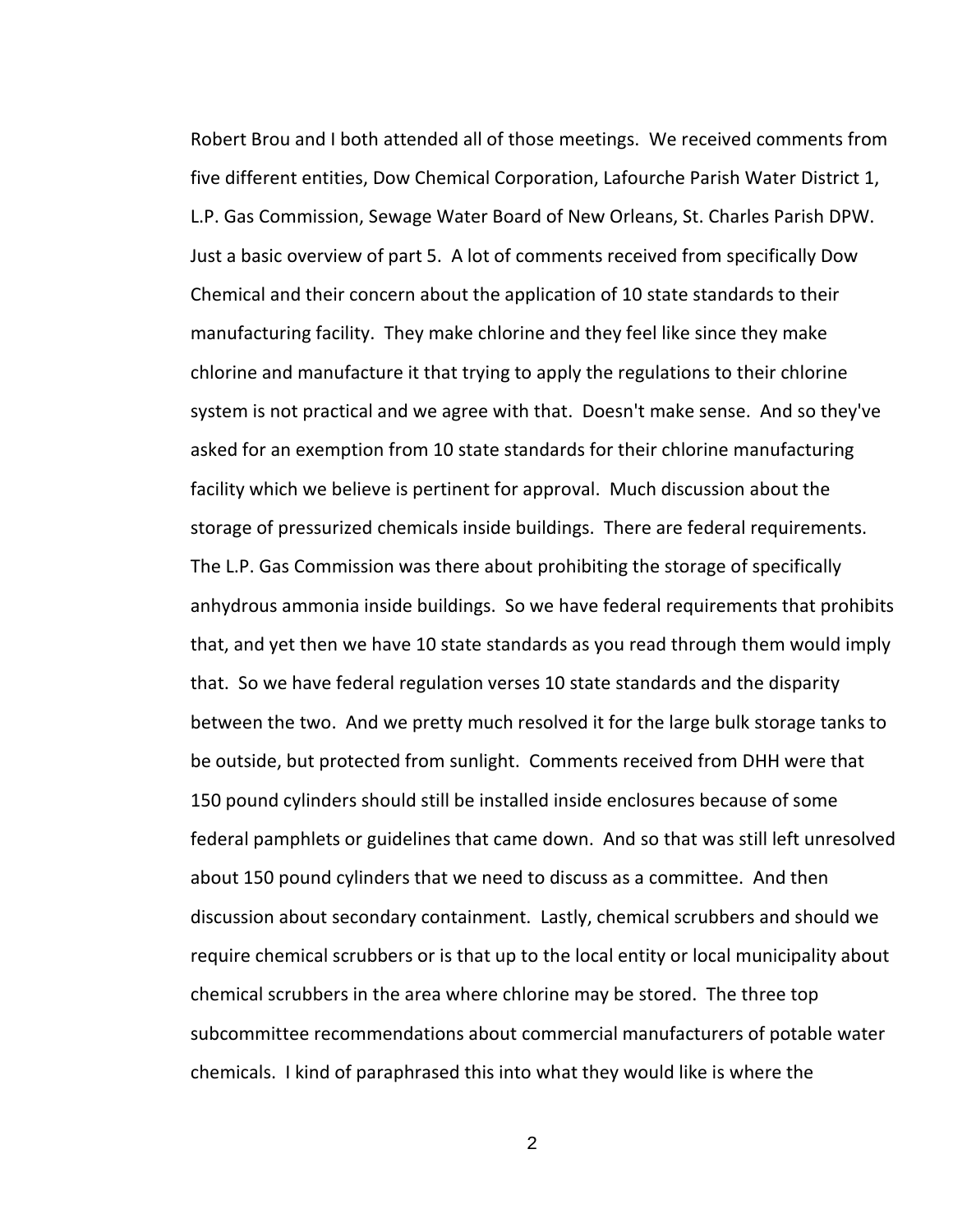chemicals produced by the manufacturer are also utilized to the manufacturing plant for treatment of potable drinking water, shall be exempt from all requirements for storage of the specific chemicals produced and utilized by that manufacturer as required by these regulations. If you manufacture chlorine it's in your plant, you bring the piping over to your water treatment then storage would not be applicable. If you're using a polymer or something else in my opinion that you don't manufacture and that's used in your water treatment plant process for potable water then I think the storage requirements would apply. It's only those chemicals that you are manufacturing that would be exempt. The second thing, enclosed storage of bulk chemicals including chlorine and ammonia should not be required. It's our recommendation. Certainly protected from sunlight, but not enclosed inside a building. L.P. Gas Commission on this particular thing stated they would, and the fire department, they would much prefer to handle a leak of a chlorine cylinder or ammonia tank outside than inside an enclosed building. And also federal regulations that apply to that they state you should not be storing inside an enclosed building. And finally, day tanks should be optional as deemed necessary by the owner. 10 state standards in some applications is antiquated and we don't believe day tanks are really necessary for every chemical that you're feeding. If we get into page 2 of this you'll see the comments from Dow Chemical there. That's the first thing in general where Dow has provided a lengthy, but very good explanation of why they believe that they should be exempt from requirements for storing things inside, for storage of chemicals. Although Dow has certainly got OSHA, PSM, RMP requirements a lot of municipalities have RMP as well if you store over 2500 pounds of chlorine. The key to this, in our opinion, is they are a manufacturer and you can't expect them to go all the way back into the manufacturing plant and comply. Under 5.0 general at the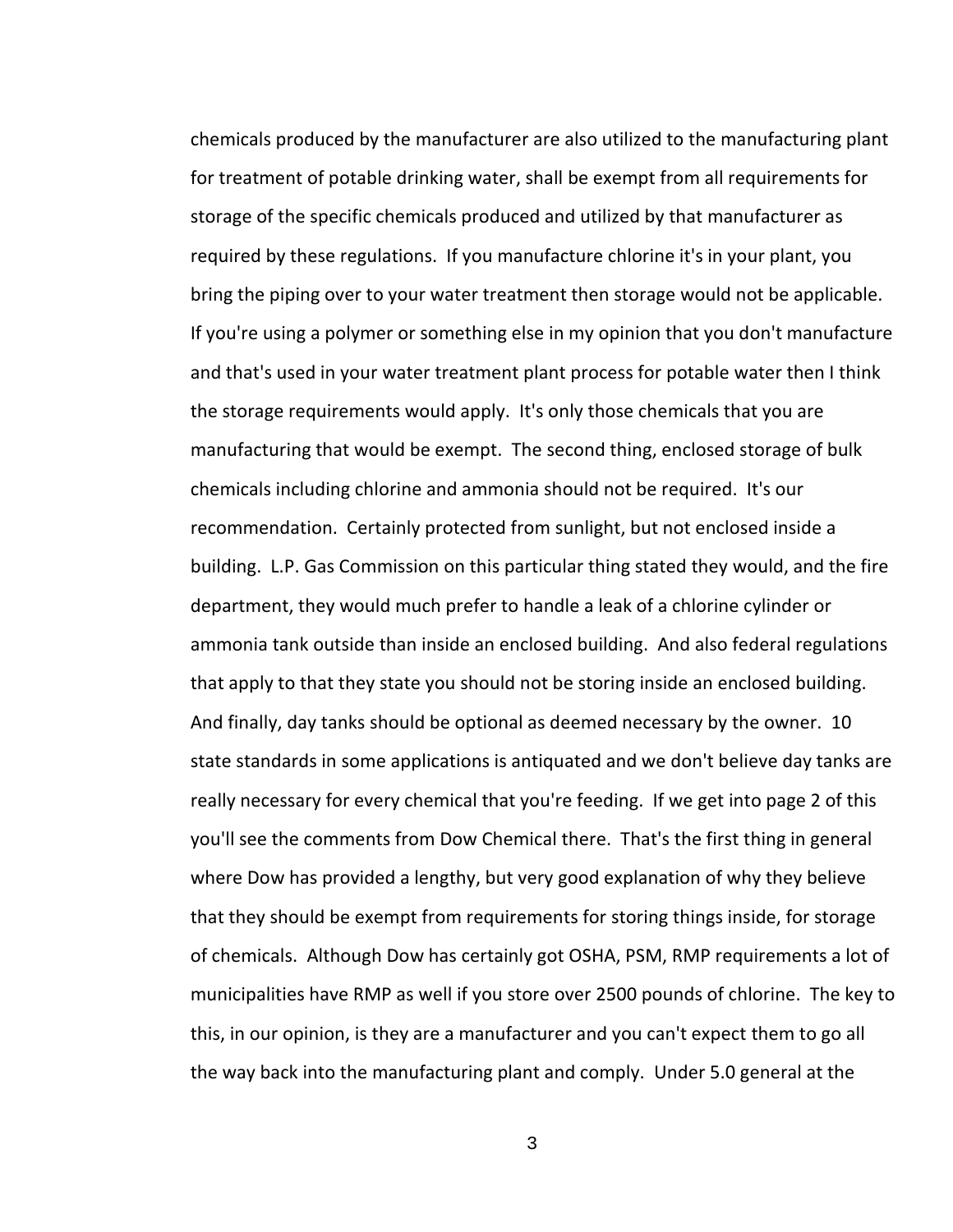bottom we change the introductory paragraph of the entire section to state, this is our recommendation, chemicals applied to treat potable drinking water shall meet NSF 60 requirements as verified by an ANSI accredited testing agency. On page 3 you'll see that I have highlighted where shall is in the regulations and this is because we're talking about things that are mandatory and so we agree with these on 5.01, 02, and 03 on the shalls. On G at the bottom of the page we think there was a typographical error when 10 state standards was written. The word when should be changed to then. On page 4, and you'll see comments and analysis as we go through. Some people have requested that you delete certain paragraphs as we go through. Because some of these are not shalls, but some of them are. We felt go ahead and leave them in. For example, on the top of page 4 H gravity may be used where practical. That's an option so we don't feel like we need to take that out. 5.1.1 feeder redundancy. We suggested taking out the last sentence where the reviewing authority may require more than one be installed. It already indicates that you should have redundancy, the standby unit so we felt we should take that out.

KEITH SHACKELFORD: Excuse me Randy, if we have a comment do you want us to wait to the end and go back?

RANDY HOLLIS: Might be better so we can go through this quicker. Just make a note of that. Or would y'all prefer to cover it as we go through? Under B of that 5.1.1 says spare parts shall be available on site for all feeders and chemical booster pumps to replace parts which are subject to wear and damage. Our suggested language on that is spare parts shall be available on site for each type of feeder and chemical booster pump. If you've got four feeders there we don't feel like you should be required to have four sets of spare parts for everyone. We think one set of spare parts for one of the feeders is adequate so that's why that minor change is made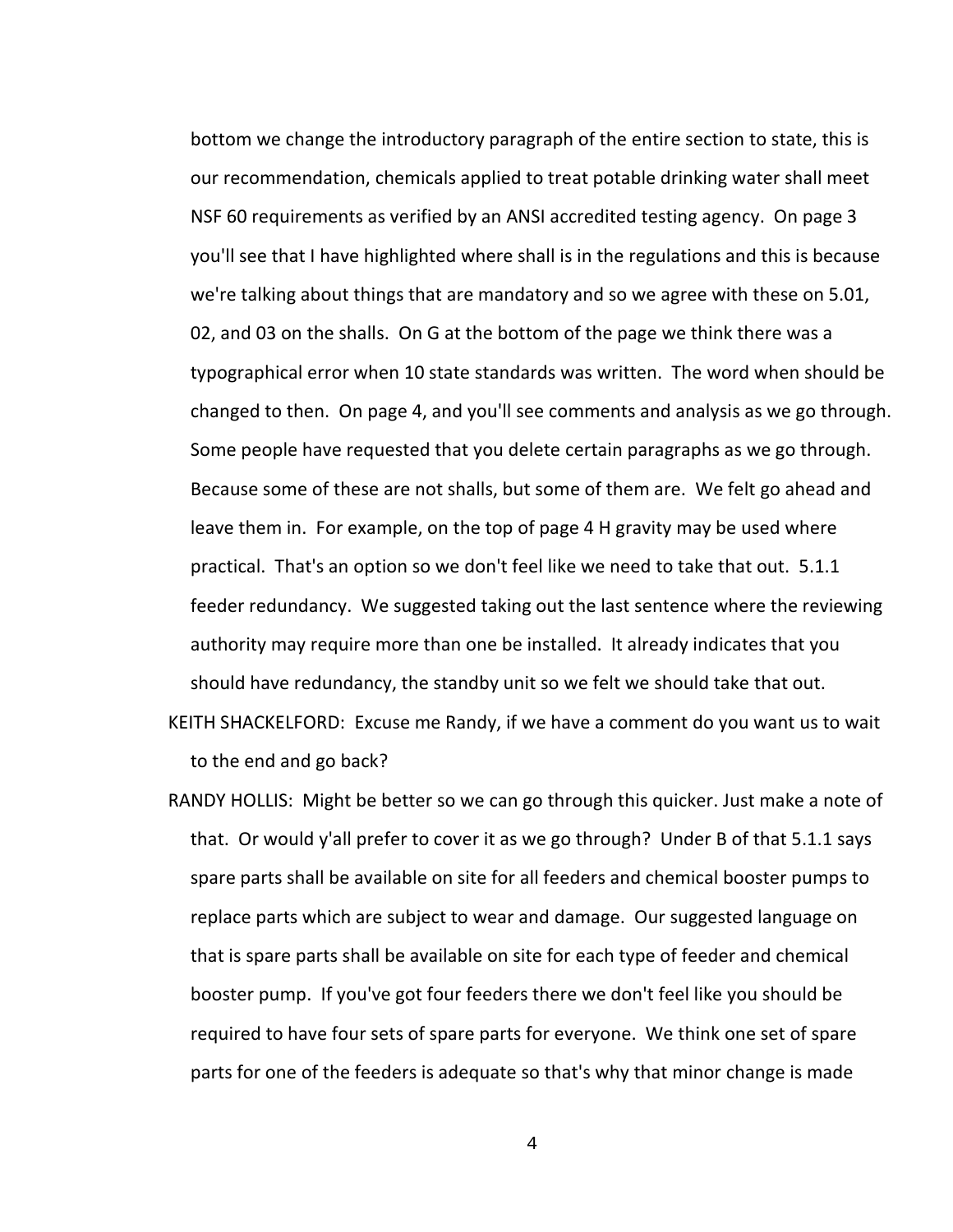there. You could interpret it I guess either way. We're trying to get literal here and say we want one set of spare parts for one type of feeder. On page 5 B chemical feed rates shall be proportional to the flow stream being dosed. Some flow rates are constant or fairly constant such as those from a waterwell pumping to an aerator that just don't vary. And so the suggested language for B is chemical feed rates shall be proportional to the flow stream being dosed unless the flow stream is constant then manual dosage of the chemical shall be deemed acceptable. We'll go on down through to page 6, just highlighted the shalls there and the weighing scales. One of the comments received was why do we have to have weighing scales if (inaudible) cylinders or 150 pound cylinders are simply our backup supply or secondary source. So while we do agree that weighing, methods of weighing should be applicable for chemicals being applied if it is a backup or secondary source we feel like you do not have to have them on the secondary source. Under 5.1.3 dry chemical feeders. There's a minor change there. Completely enclose chemicals to prevent emission of dust to the operating room. We felt the word reduced would be better because you can't be absolute in preventing every bit of dust so we changed that to reduced. Some comments received on 5.1.4 A positive displacement type pumps. Says shall not be used to feed chemical slurries. We feel like positive displacement pumps have come a long way and that they can be used for chemical slurries if applicable to what you're pumping such as lime or powdered activated carbon. Under C below there on page 6 you'll see calibration tubes or mass flow monitors should be provided. That is a should. We changed that to say devices utilized to measure feed rates in the pumped liquid shall be designed to handle the liquid being measured. That allows the engineer to select the device he feels like is best for that liquid being handled rather than trying to dictate either calibration tube or mass flow monitoring. On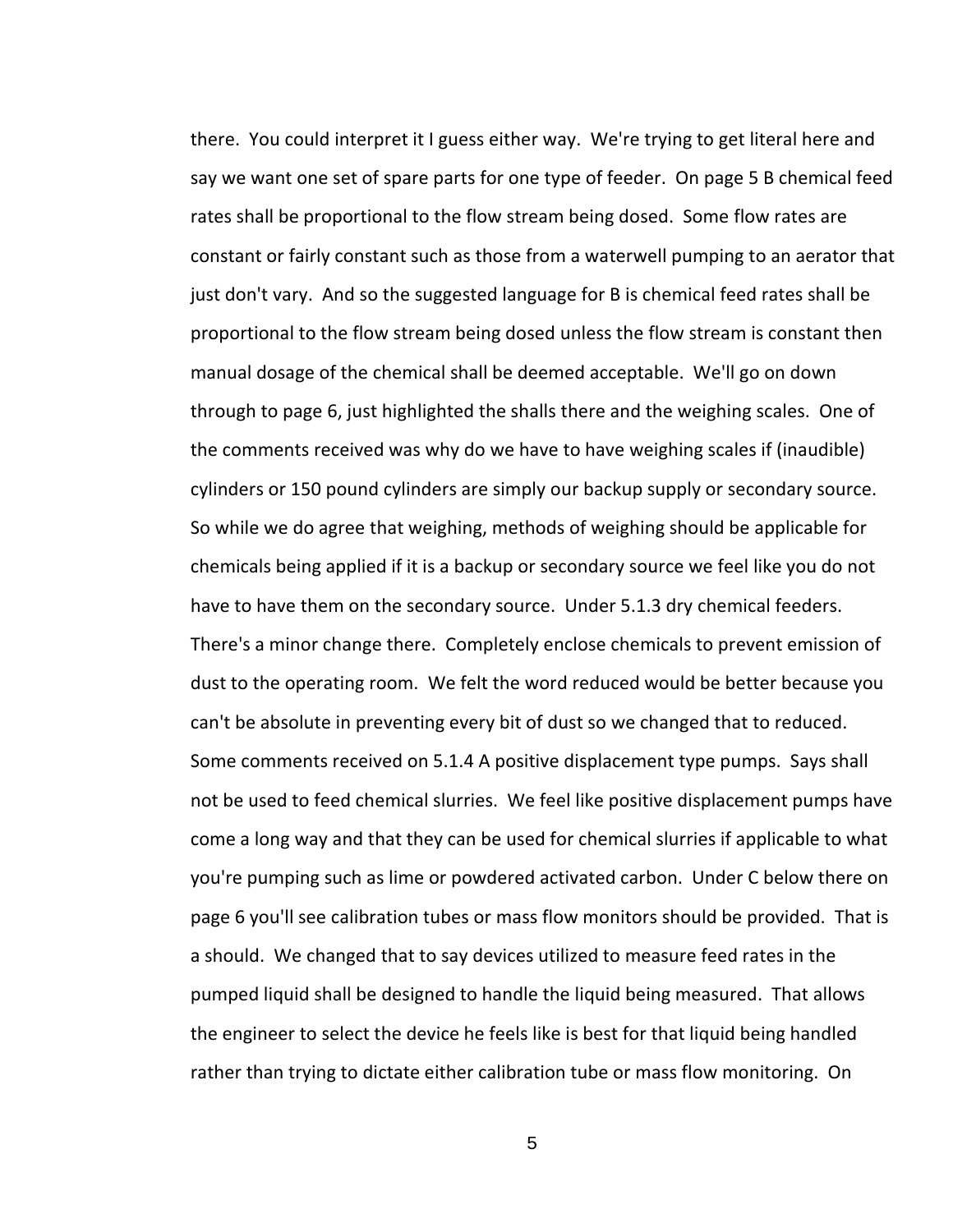page 7 this section is crossed connection control. We agree with this in that it requires separate feeders for chemical feed systems when you're feeding both unfiltered and filtered water locations such as a raw water and a finished feed. So that's what this really does is dictate they should be separate feeders and not one that simply splits off to go to raw and verses post. How does this affect you? If you've got chlorine and you're feeding both pre and post that means you need separate chlorinators. You can't simply have a flow split screen that would go to the pre and the post from one feeder. Might want to think about that. Over on page 8 storage of chemicals. This is the part that 10 state standards says you shall have at least 30 days of chemical supply on hand. When we discussed this, sodium hypochlorite is a perfect example that should not be stored for 30 days in the heat of the summer or you'll start losing the strength of it and you'll also create disinfection by-products within the sodium hypochlorite as it degrades. So a lot of discussion about how long should you have a chemical supply available for you. Should it be, and then part of this section also if you'll look down at 4 a minimum storage volume of 1.5 truckloads where purchase is by truckload lots. If you don't use a truckload but once a year why do you have 1.5 truckloads. This is not up to date. After much discussion what should be required Dow Chemical responded after a lengthy dissertation why not merge them together and put 15 days chemical supply. Well, that may not be applicable so what we tried to do in this on page 9 the suggested language is what we did I kind of tied this back into the discussion last week or last month, excuse me, about generation and what is the demand for generation. We came up with maximum average day demand. This is suggested language, a minimum of seven days of chemical supply shall be on site at all times that will allow the facility to satisfy a maximum average day demand for all seven days. Additional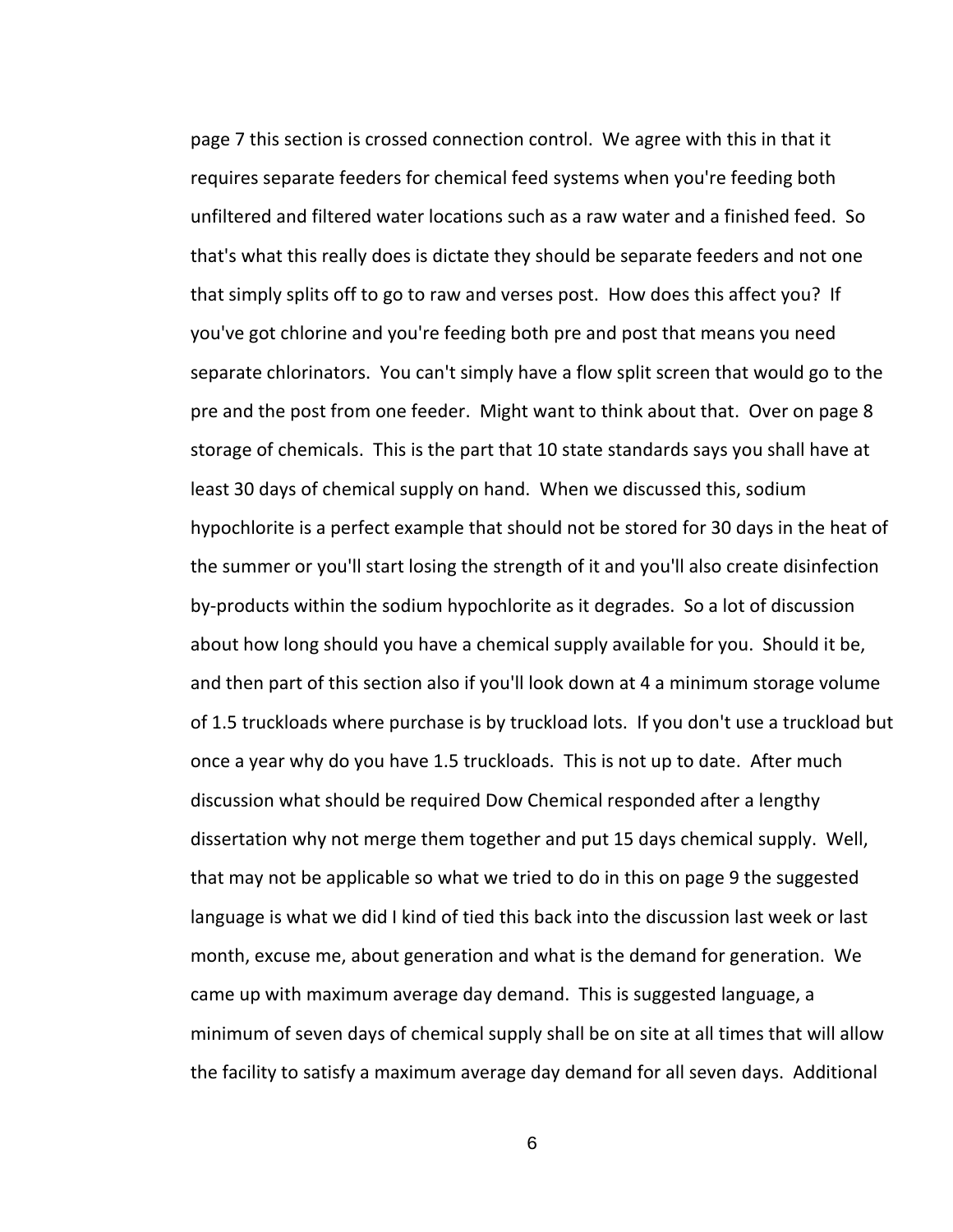supply chemicals that will not degrade is recommended. So the minimum is a seven day max day average that will allow the plant to continue to operate for seven days under those conditions. If you want to store more than recommended that's fine. Page 9 liquid level indicators. That's a requirement of 10 state standards that you have a liquid level indicator. We would prefer under suggested language to simply have a means to determine a volume of tank retained in the storage tank. Load cells will do much better than just a liquid level indicator. We want to use load cells on a tank, it's extremely accurate. And you don't have the problem if it's a site glass or something else. Opaque so you can see through it. Bulk storage tanks over on page 10. B, and this is I guess nitpicky here, it says means to assure continuity of chemical supply while servicing a liquid storage tank shall be provided. In other words, if you've got a single volt storage tank you're taking it out of service for servicing, repairs. What do you do about your chemical supply? And so there was some suggestions that came in on this. The suggested language in blue there, a means to assure continuity of chemicals to treat the water to comply with primary drinking water standards shall be provided while servicing a liquid storage tank. Leave it up to the operators and the owner to determine how much chemical you need on standby and in a temporary situation to meet your primary drinking water standards while you're servicing your main storage tank. On the bottom of page 10 you'll see where we've adding in under suggested language under bulk liquid storage tanks that on access openings that are bolted or gasketed manways are acceptable in addition to simply curved and fitted openings. Under page 11 H minor change there under 10 state standards requires a valved drain on liquid storage tanks. One of the comments received was you may not want a drain at the bottom of the tank so leave that as a should to allow that option up to the engineer and the owner in lieu of requiring a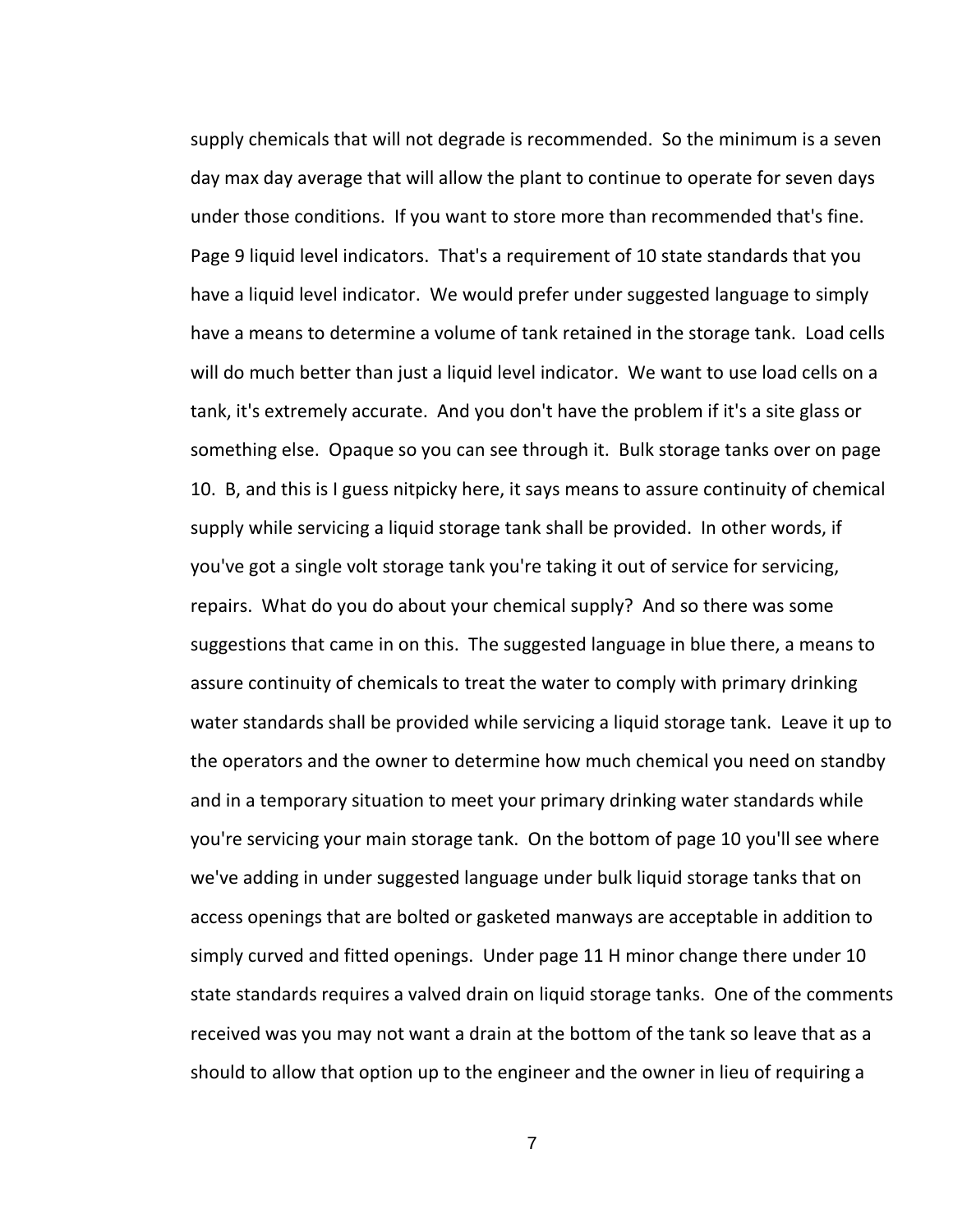valve drain on the bottom. Day tanks under the bottom of page 11. 10 state standards requires day tanks. And if you're feeding from anything larger than a 55 gallon drum. We felt like day tanks are optional according to the design engineer and the owner and let them decide if they want to feed from a day tank or directly from bulk storage tank. And that's what that language allows for at the bottom of page 11 is the day tank should be considered for bulk storage tanks. On page 12 under B about the top third of the page what we did there is say that day tanks if installed shall meet the following requirements. If you're going to install a day tank you deem it necessary then here's where all of the requirements would come in for day tanks. And you'll see some minor tweaking there, such as under E if you've got a motor-driven transfer pump in lieu of a liquid level limit switch other means to prevent an overflow shall be provided. Just a means to prevent an overflow. On fluoride saturators what you do there is use a liquid level switch that comes over, that isolates the feed line on the water. You can use load cells. There are other ways that you can do to prevent an overflow rather than simply (inaudible). Under H at the bottom of page 12 filling of day tanks shall not be automated and it allows unless authorized by the reviewing agency. Some discussion on this in that if you have a redundancy of controls for filling a day tank then that would be acceptable in lieu of having to make it a manual process every time, turning valves. And so redundancy would be in series. Either one of the controls fails you could not fill it automatically. Both of those would have to be permissive in order to allow the day tank to be filled. Page 13 under handling 5.1.13 exhaust fans and dust filters. 10 state standards states which put the storage hoppers or bins under negative pressure. We felt like that was excessive and removed that from it, from that requirement. Certainly provide exhaust fans and dust filters, but not have that requirement of a negative pressure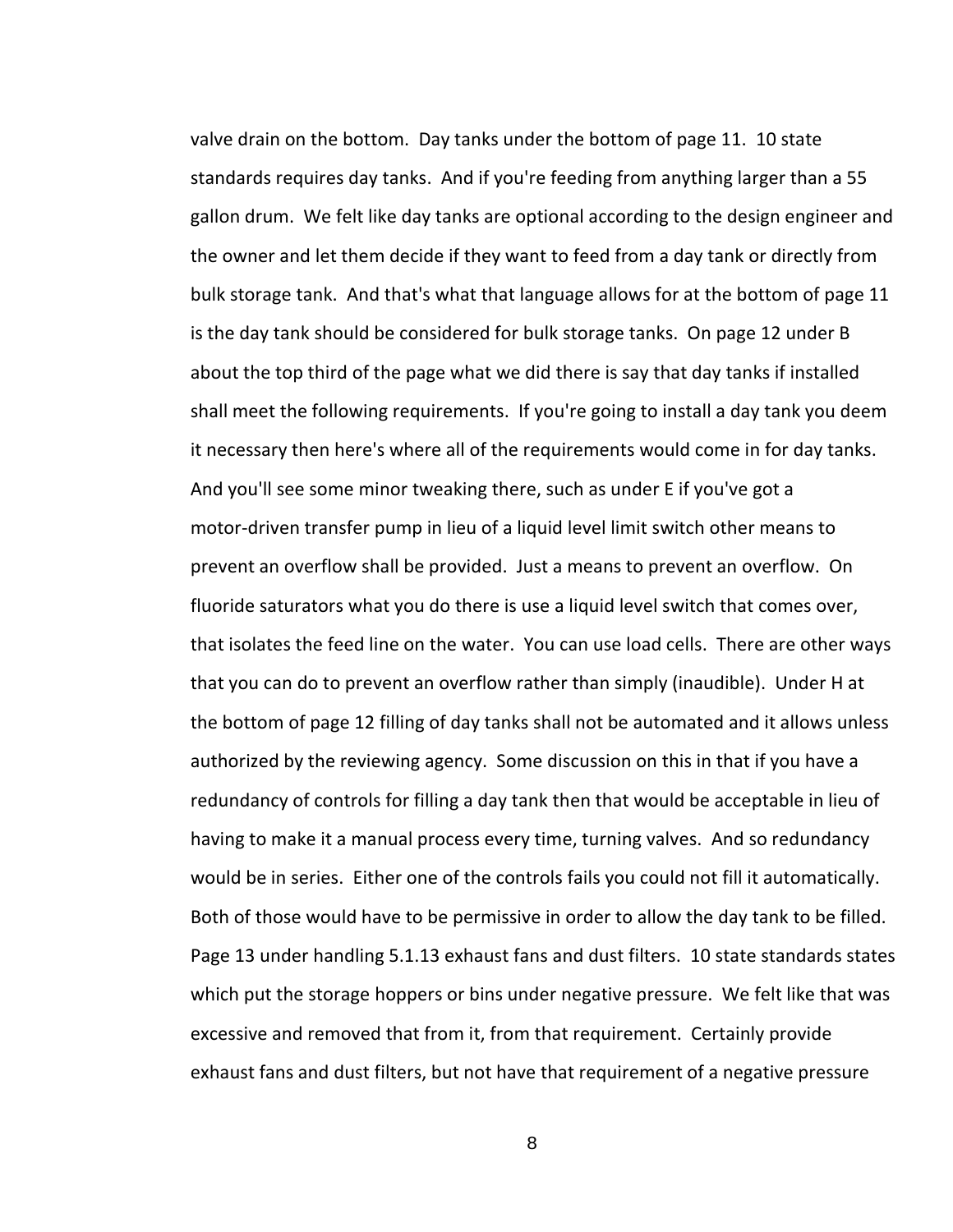for fear that someone's going to come out and say put a gauge on here and prove it to me. Under page 14, and here's the first indication you get where rooms are optional. Under page 14 under ventilation 5.3.1 where they talk about storage rooms special provisions shall be made for ventilation of chlorine feed and storage rooms. We added the language in here if rooms are provided as deemed necessary by the owner of the facility. This follows through with allowing the engineer and the owner to dictate if they want to put chlorine, or ammonia, or other chemicals inside a room then this allows them to do it at their choosing. A lot of discussion in italics here under 5.3.2 respiratory protection. This is an interesting discussion and probably mostly comes from the industrial plants, however some of the larger treatment plants may have this problem as well. 10 state standards wants at least compressed air respiratory equipment with a 30 minute capacity. And then the last sentence is the one that's a catch all, it shall be compatible with or exactly the same as units used by the fire department responsible for the plant. Well, some water systems have a 60 minute capacity. They have respirators that are far superior to those of local fire departments. The problem is they are not compatible with the local fire department. So are we going to make them require equipment that is compatible to the local fire department when their units they consider to be superior and have a longer air supply of 60 minutes as opposed to 30. We didn't provide any language on that. I thought that was something we needed to discuss as far as should be compatible with the local fire department. 15 a lot of comments, but no suggested language there. Over on 16, page 16 is where we get into chlorine gas. 10 state standards states chlorinators shall be housed in a room separate from but adjacent to the chlorine storage room. Here we see the language shall be housed in a room. And so the suggested language on page 17 is in blue at the top. If feed and storage facilities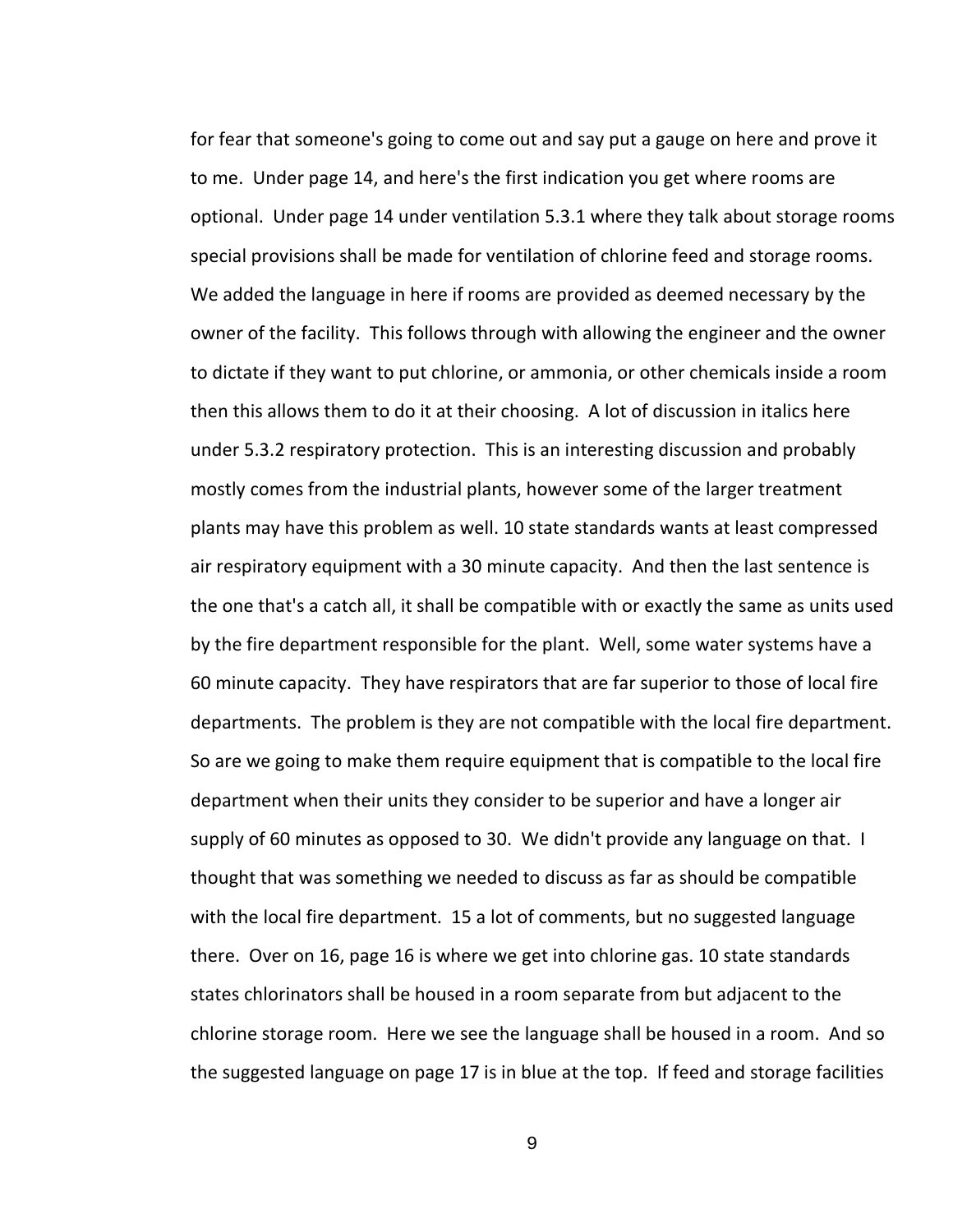are located out of doors per decision made by the owner thus should be covered for protection from sunlight and shall be provided with means to heat the equipment to ensure proper operation. That allows them to be placed out of doors if the owner elects to do so. Then the second paragraph of that is if feed and storage facilities are located indoors per a decision made by the owner the following will apply. And so we allow the option there. If the owner in discussion with the engineer wants to place the facilities outside that's acceptable as long as they are protected from sunlight. If they deem it necessary to place them inside, let's say you're in a residential area and they want chlorine inside with a scrubber, then all this would apply. And what you'll see is the blue language throughout that if storage rooms are provided instead of making it mandatory it allows the option. On page 18 number 11 at the top. Provisions must be made to chemically neutralize chlorine gas where feed or storage is located near residential or developed areas in the event of any measured chlorine release. Well, that's subjective there as to what's considered residential and what's considered developed. There's no specific hard criteria. And so it's a mandatory must, but then it's subjective. So we changed it to provisions instead of must should be made to chemically neutralized chlorine gas. So again, that decision would be made locally by the most knowledgeable people on site as to whether they should dictate whether they should have scrubbers or not. Item G that was taken out because all chlorine gas feed lines located outside the chlorinator or storage rooms shall be installed in air tight conduit pipe. That's requiring secondary containment in our opinions. All gas lines are using vacuum feed now and so if you have a leak it's a vacuum, it's not pressurized so that takes out the requirement of mandatorily having a secondary containment system on the gas feed. Again, below there number 4 under H is where we made it instead of rooms this is for the full and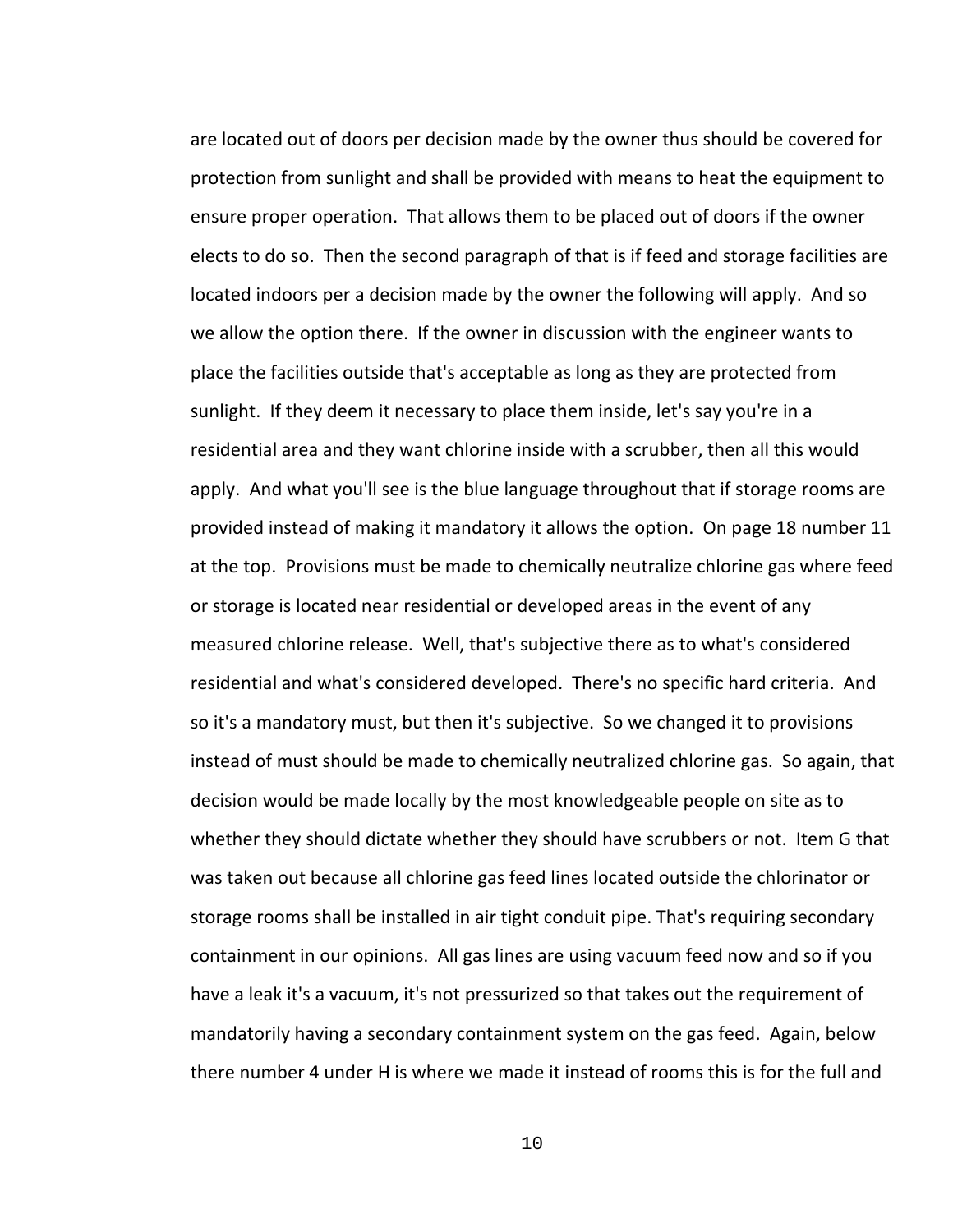empty chlorine gas cylinders. We revised that to say stored in a locked and secure position separate from ammonia storage instead of requiring it to be in a room. Page 19 at the bottom under number 2 is where we take out and shall be vented to the outside of the building because if these containers are going to be outside they will simply be located, we want them located out of the direct sunlight. The same thing under 20 at the top. And then on page number 20 number 3 wherever reasonably feasible, stored sodium hypochlorite shall be pumped undiluted to the point of addition. Where dilution is unavoidable deionized or softened water should be used. We took out the word unavoidable and put in utilized because sodium hypochlorite is being studied more and more now and if you dilute it to 6 percent or less the degradation of sodium hypochlorite drops dramatically. And so dilution in many places is actually encouraged. So we felt like instead of making it negative and unavoidable we thought it would be better to phrase that to say where dilution is utilized deionized or softened water should be used. There is a problem when using hard water or water that has metals in it because that will also accelerate the degradation of sodium hypochlorite. We took out requirements as you can see below on number 4. Spill absorbent shall be stored on site. Sufficient amount, not sure how much that is. We took out something that was unknown. And then also reusable sodium hypochlorite storage containers shall be reserved for use with sodium hypochlorite only. We agree with that, but we don't agree with the comment that they shall not be rinsed out or otherwise exposed to internal contamination. If you have bulk storage sodium hypochlorite on site where you're receiving shipments your bulk storage tanks on site you should use all of it and they should be rinsed before you receive another load. So we're not necessarily in agreement that they should never be rinsed out. Some changes on bottom of 20 on B feeders. We took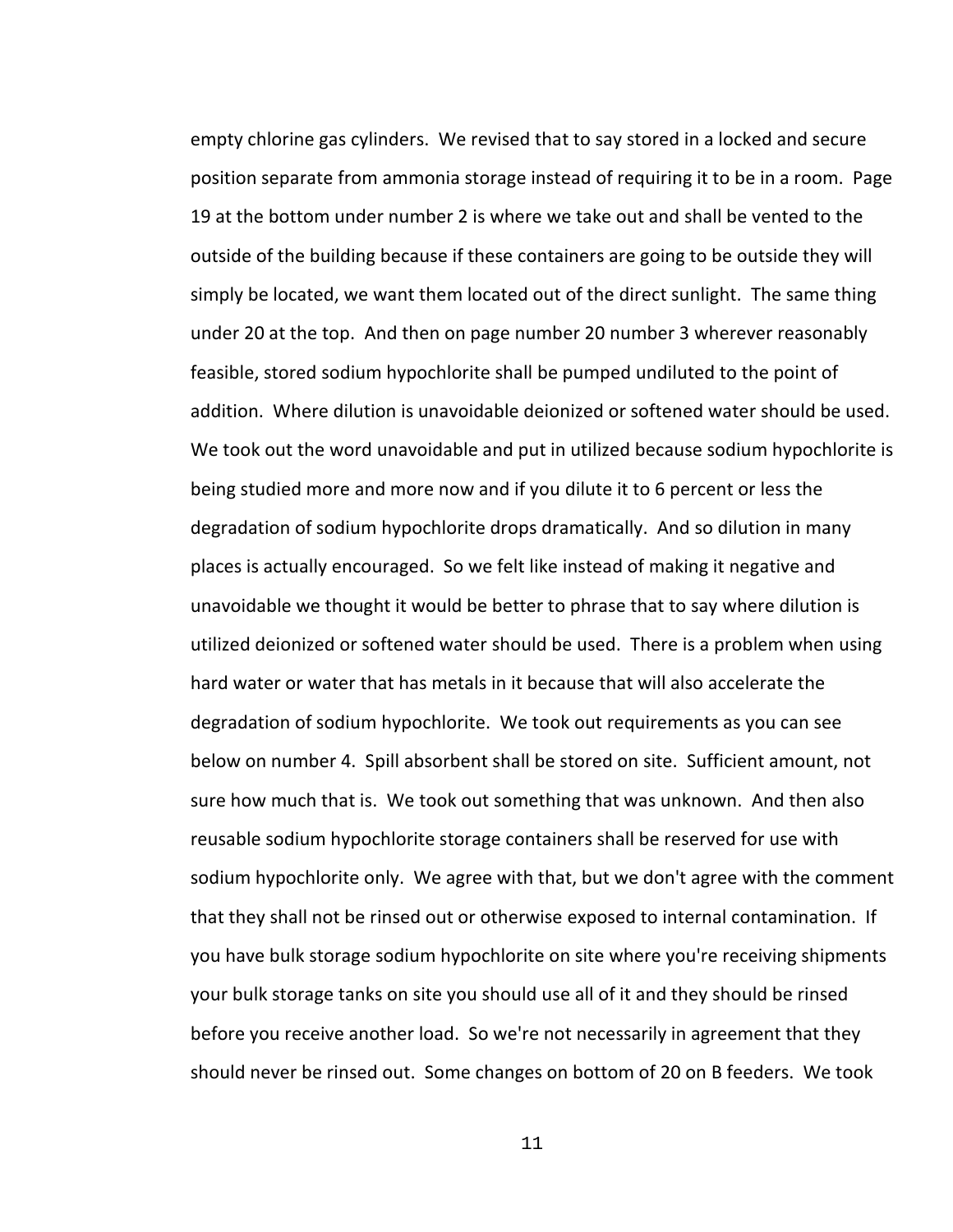out the requirement for positive displacement pumps. There are other methods to feed sodium hypochlorite so as long as the wetted surfaces are compatible with sodium hypochlorite we felt like we did not have to require positive displacement pumps. On page 21 which is ammonium hydroxide, aqua ammonia we took out enclosed for both the pumps and the storage tanks. Under 21 A, boy this is really getting technical here, corrosion resistant, closed and it says unpressurized tank shall be used for bulk liquid storage and day tanks, vented through inert liquid traps to a high point outside. Technically if you have an inert liquid trap and it's 6 inches that is a pressurized tank. So that is really technical, but we felt like take out unpressurized and allow pressurized because when you have an inert liquid trap, which is water, that's the vapor on top of it has to go through that to get outside. It's going to have to be a couple of inches of water, 6 inches or whatever to get out, so it is technically a pressurized vessel. We took out the requirement under as you can see below, and this is for aqua ammonia E 1 and 2. We're not sure that anyone down here even considers refrigeration or other means of external cooling of tanks. And so we took out both of those requirements feeling that they were not necessary in this area. D at the bottom see if a room is constructed making it optional. Under page 22 there are many systems that feed directly from bulk tanks and not from a day tank. We felt like you should be able to feed from aqua ammonia directly from your bulk storage tank if you want to so we took out the requirement for a day tank. Anhydrous ammonia on page 22 A this is where much discussion on this. 10 state standards requires anhydrous ammonia and storage feed systems shall be enclosed and separate from other work areas. L.P. Gas Commission states you can not put a pressurized liquid or gas such as anhydrous ammonia inside a building and so we see some conflict there between federal requirements they are stating verses the 10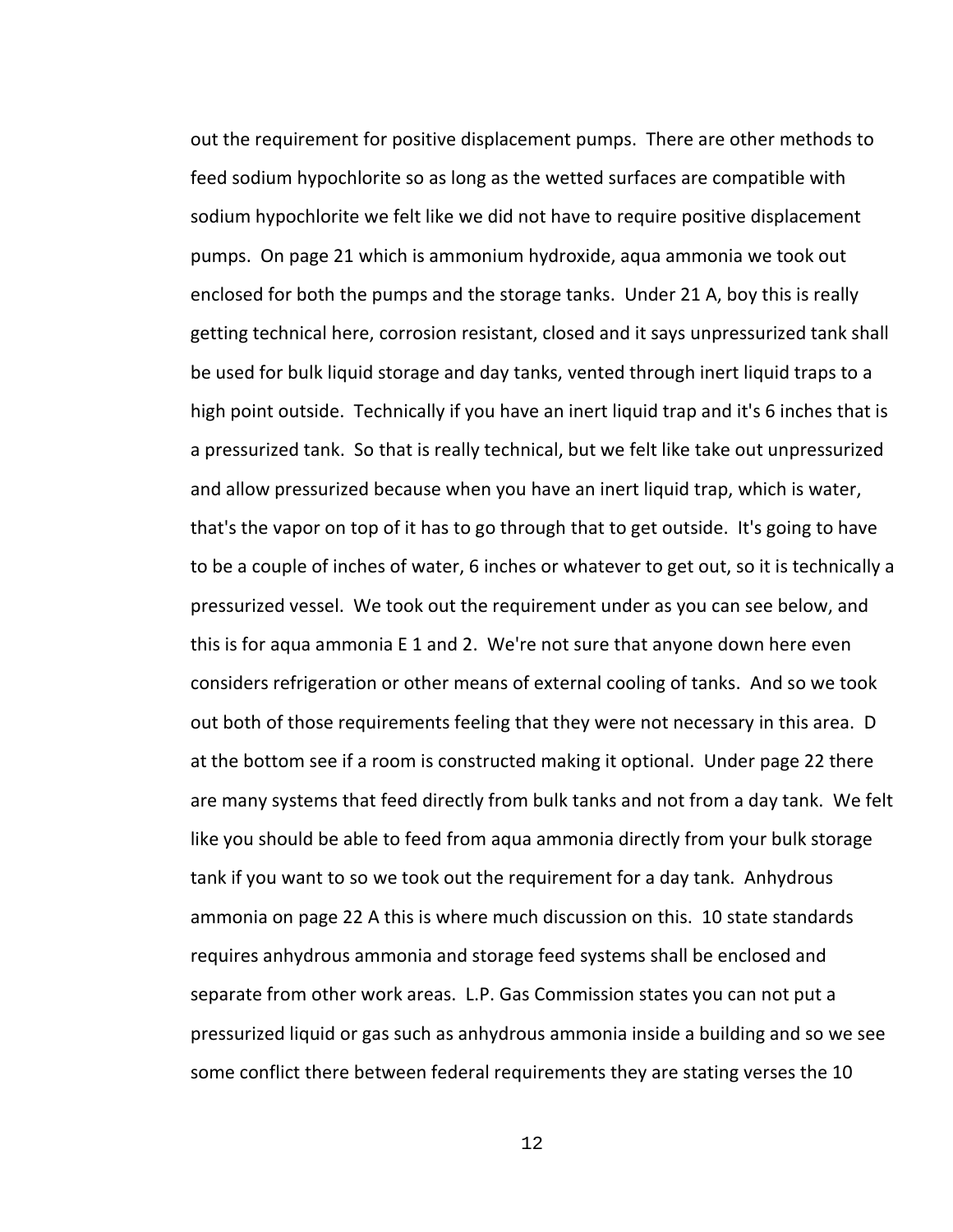state standards. So we felt that it's best to take that requirement out and not require them to be enclosed and inside a building. Again, with pressurized ammonia feed lines that is requiring conduit pipes, that's requiring secondary containment anywhere from ammonia feed system to where it's being fed. This appeared to be a mistake under C. I believe that's correct that the exhaust for the ammonia should be at floor level and not at an elevated exhaust if a room is constructed. On page 23 you'll see under I--

ROBERT BROU: That is wrong.

RANDY HOLLIS: That's incorrect, it should be elevated?

- ROBERT BROU: Ammonia goes up. I don't know why we changed that, but that is wrong.
- RANDY HOLLIS: Under page 23 I again, instead of consideration shall be given to the provision of an emergency gas scrubber we changed it to consideration should be given. And I think that's it. So a lot of discussion on this section. Appreciate Robbie being there and also DHH and their comments as well as everything from the entities that did respond. I think a representative for Dow Chemical is here. He's been waiting for months and months when we're going to bring this up. Will Nimber and I think Will the time for you to respond is in the public comment section. When we get to that point, if you don't fall asleep, if you'd like to respond.
- JIMMY GUIDRY: Thanks Randy. At this point we'll go ahead and see if there's any discussion on any of the points that Randy brought up. Starting I guess with you since you brought up the first one.
- KEITH SHACKELFORD: Thank you Dr. Guidry. Going back to page 4 paragraph 5.0.4 chemical information that's to be provided sometimes, and it's been a while since I've worked with a plant design, but you may not have these values till after the plant is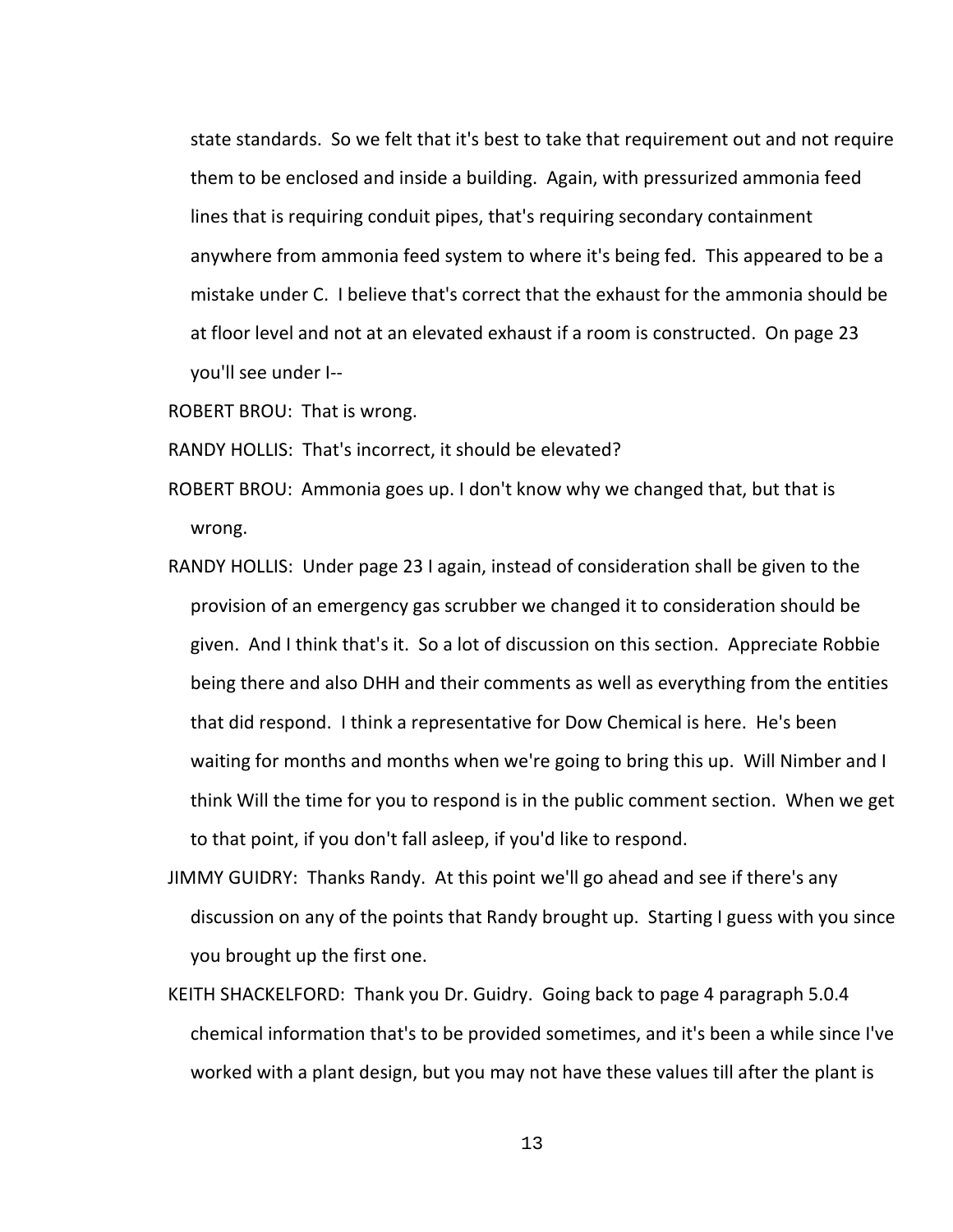ready to go online and the owner is purchasing those chemicals. So requiring some of these things at this point maybe just some minor tweaking of this. You can project what chemicals you're anticipating using and dosages or a range of dosages you think you may be using, but I think this is a little bit too specific in some aspects. Just food for thought.

- RANDY HOLLIS: Let me respond to one thing. The one thing I left out as I was going through under that section Keith is on page 4 is we did add in there the MSDS sheet which now I think is changing to MSD, they're dropping the S, for the chemical to be used. I think that's good at this point in the design to have an MSDS sheet even though you're not knowing what company you're buying it from you can get an MSDS at least on sodium hypochlorite so that the design engineer at the state understands here's the MSDS that talks about safety and everything else. I would suspect this is just in general during design. Here's the chemical we're going to use and here are the specifications for it.
- KEITH SHACKELFORD: All right. On page 8 down at the bottom talking about the volume of the bulk storage tanks and what's the reasoning for the 1.5 truckloads. Maybe you don't need 1.5, but it seems prudent to me that you want some volume in excess of one full truckload so that you can be operating while you have a load in transit and not be depending on in time delivery because for any number of reasons that delivery might be delayed a day and you run out.

RANDY HOLLIS: Okay.

BEN BRIDGES: Also, the water systems that we deal with most of them don't want to store 30, 40,000 dollars of extra product on site. That becomes a financial burden to them. And I do agree there have been many occasions where we've gone to the day of or within a day of running out because the original tank was sized too small mainly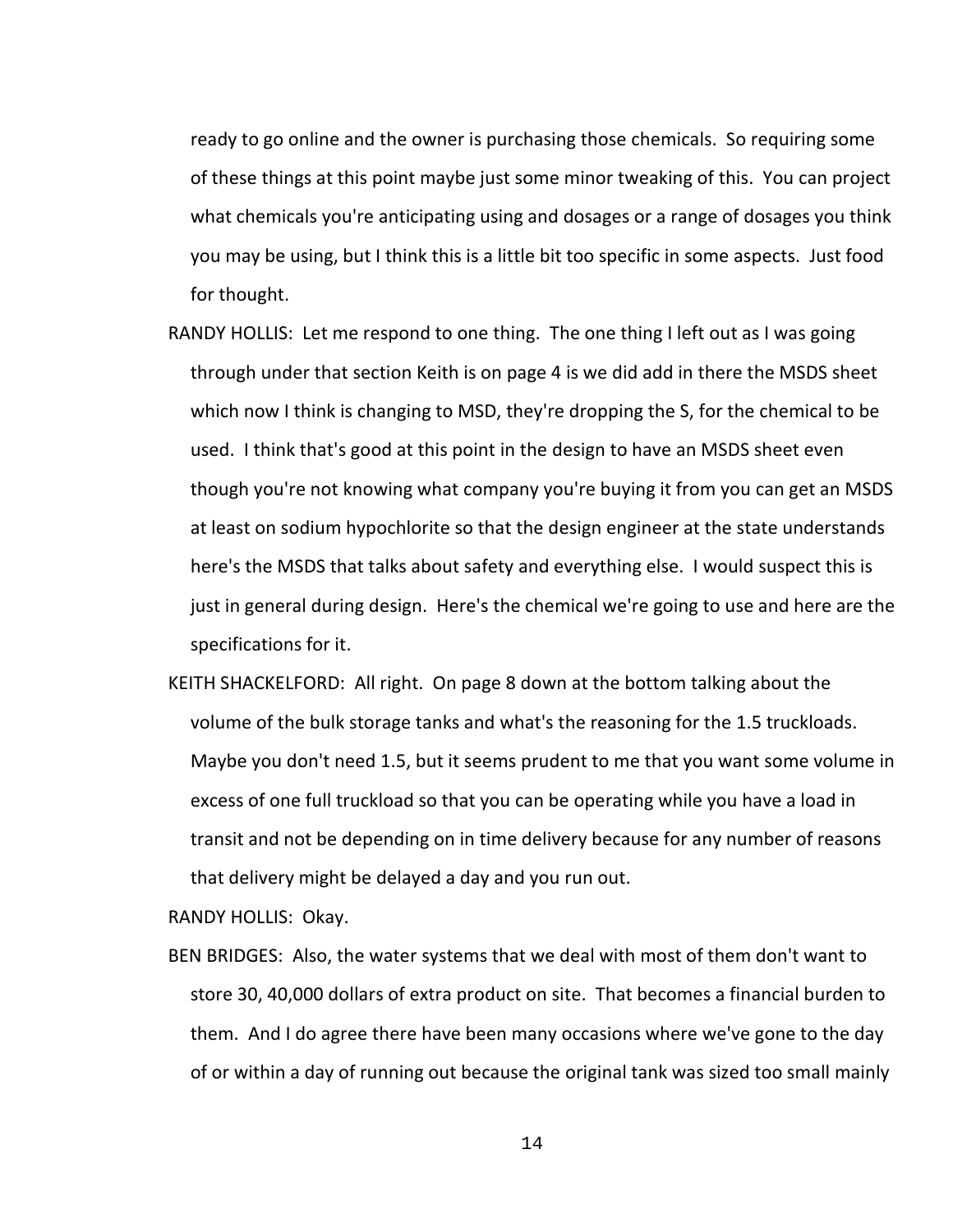because it might have been retrofitted to an existing building that was there and it was the only thing that would fit in. I would like verbiage that would give us some minimum guidelines whether it's 7 days, maybe not a full truckload or 30 days, but some more than just 7 days so we don't run down to the wire every time. But on the other side there could be some very costly chemicals that they don't want to foot the bill for to have 30 days worth of supply.

- KEITH SHACKELFORD: I agree. That's why I said 1.5 times may be excessive, but I believe there needs to be some reserve there to handle variances in delivery time. That's all I have.
- ROBERT BROU: In the very beginning we talked about the discussion that even though you wouldn't put all the chemicals in a building we would talk about protecting them from direct sunlight. Where aqua ammonia did call for protection from the elements there is no such requirement for anhydrous ammonia at all in 10 state standards, nothing for sunlight. The reason for direct protection from sunlight at the (inaudible) is the fusible plug. You don't have a fusible plug on an ammonia tank that are designed to be outside. They are designed to be the container.
- RANDY HOLLIS: Are you asking that requirement to cover anhydrous ammonia be removed?
- ROBERT BROU: Correct. And the wording in 10 state standards, the way we left it, was that you protect it from the elements which could be rain, could be cold, could be direct sunlight, but there's nothing in the way we've got it written for anhydrous at all. If you leave it as it is now and ignore that first statement that they're all going to be covered there is no requirement for a cover.

RANDY HOLLIS: What paragraph, what page?

ROBERT BROU: I first was referring to your initial comments just in general. Talked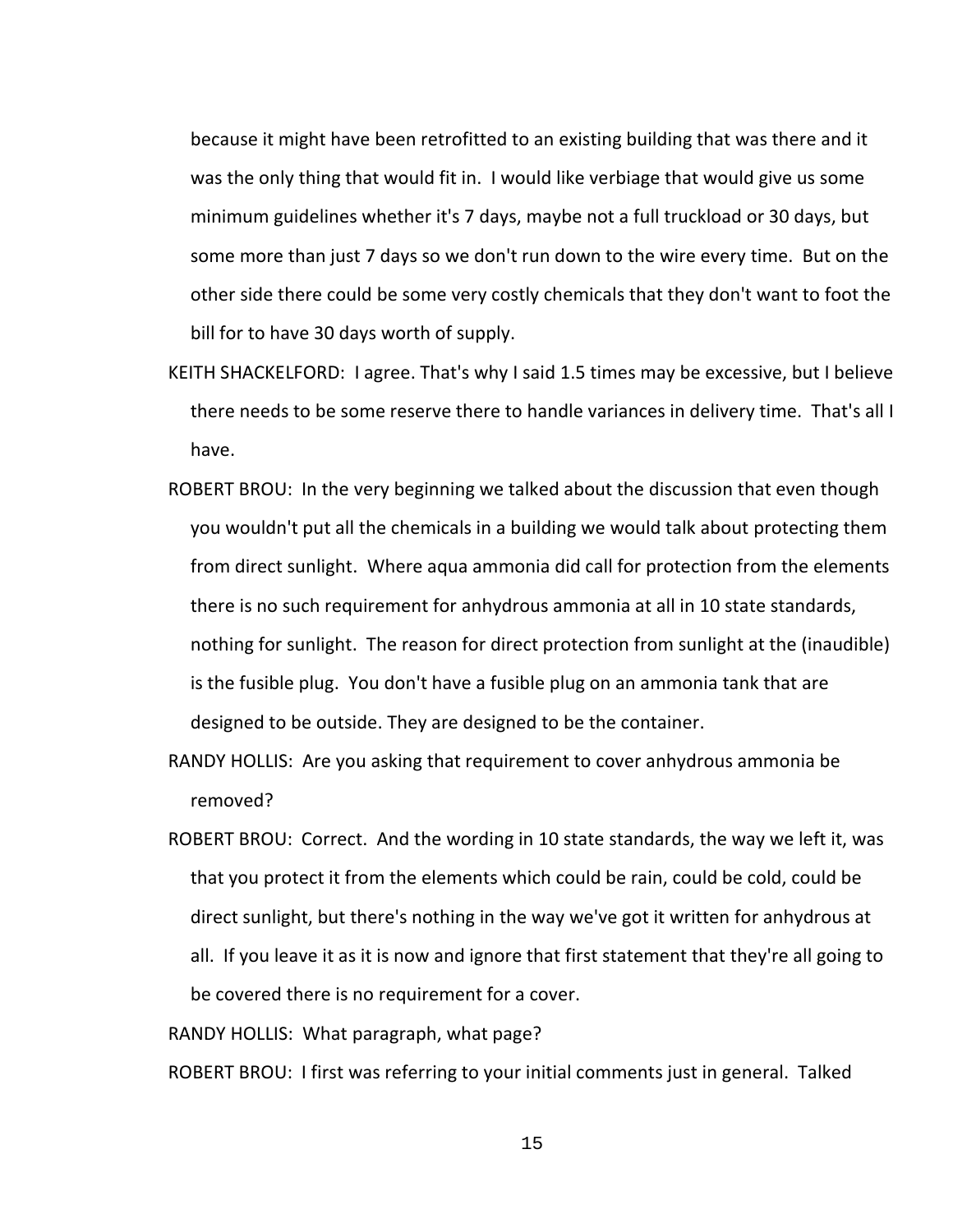about protecting it from sunlight. But on page 22 starting at 5.4.5.3 through the end of that section which is midway through page 23 read every one of those points and there is no requirement for protection from sunlight or from the elements. So if we leave it as is just wanted to clarify it does not require protection from sunlight.

- RANDY HOLLIS: Okay. I'm trying to understand your comment here. Do you feel like we should have the requirement to protect it from direct sunlight?
- ROBERT BROU: No, I do not. The tanks are designed to be exposed to the elements. And we can get some more clarification from L.P. Gas, but they're designed to be self contained. They are the storage unit. No fusible plug so they don't overheat in direct sunlight. I think it needs to stand as is, but just clarification that it does not need to be covered.
- JIMMY GUIDRY: The only question I have in regards to that is it was stated there's a federal requirement and so even federal requirement and 10 state standards don't agree state rules and state law cannot supersede federal requirements.

ROBERT BROU: There's a federal requirement that it's covered?

JIMMY GUIDRY: That's what was said.

RANDY HOLLIS: The federal requirement which is that it cannot be enclosed.

JAKE CAUSEY: I would like to see that federal requirement. We've read their rules, they adopt a particular standard as a state regulation, but to my knowledge it is not a federal requirement period. I know they did just issue a permit to St. Bernard to store anhydrous ammonia inside a building. So I know that not only is that not a federal requirement they limit I guess the size of the tanks they were storing in a building because of proximity to a school, et cetera, but they have permitted the storage of anhydrous ammonia inside a building as well, a standard they adopted. Specifically says should only be permitted in buildings designed for that purpose. And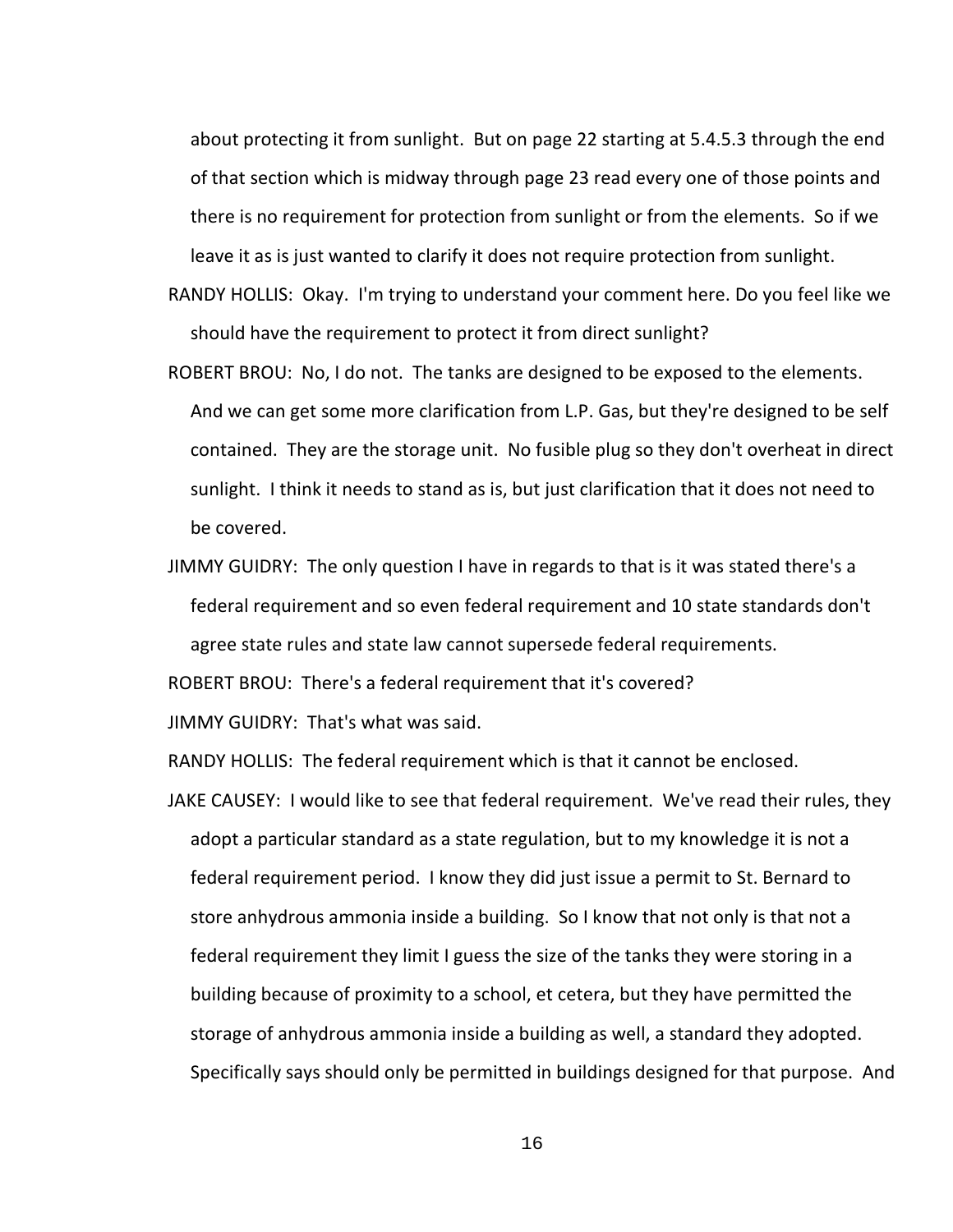we have several anhydrous ammonia tanks that are stored inside buildings for water systems.

- ROBERT BROU: The way we've got it written currently, or proposing to write it, still does allow for a room. Jake is correct, you can put it in a room under certain conditions. The main discussion was should it be required. I think the way we have it written is good. That's not required, but it also does not have a requirement to have it covered is the way we have it written currently.
- RANDY HOLLIS: I think the delineation there is I think they stipulated bulk storage cannot be inside, but there is a requirement for certain size for day tanks inside. That was my understanding on anhydrous ammonia.
- ROBERT BROU: I don't believe that's correct. You can do bulk storage under certain conditions. You have to meet a whole lot of criteria. They don't recommend it, but they do allow it.

RANDY HOLLIS: Well, I disagree with you, but I'll find out.

ROBERT BROU: All right. Back to page 7 25 we can move on. Just a point of clarification you were saying under the proposed language for D at the bottom of the page, page 7, you had mentioned that you would have to have separate feeds for filtered and unfiltered water. That is only in the absence of other cross connection control measures. I just wanted to clarify that the way we had it written. On page 10 the proposed language, just a comment. And I agree with you, you were saying we were getting very technical. The main purpose that I remember from that discussion of adding a primary drinking water standard into the language is that a lot of these chemicals are not required to produce water to the drinking water standards. So if you had hydro activated carbon not required to meet your standards you could take that tank offline and not have a secondary means. That was the discussion we had.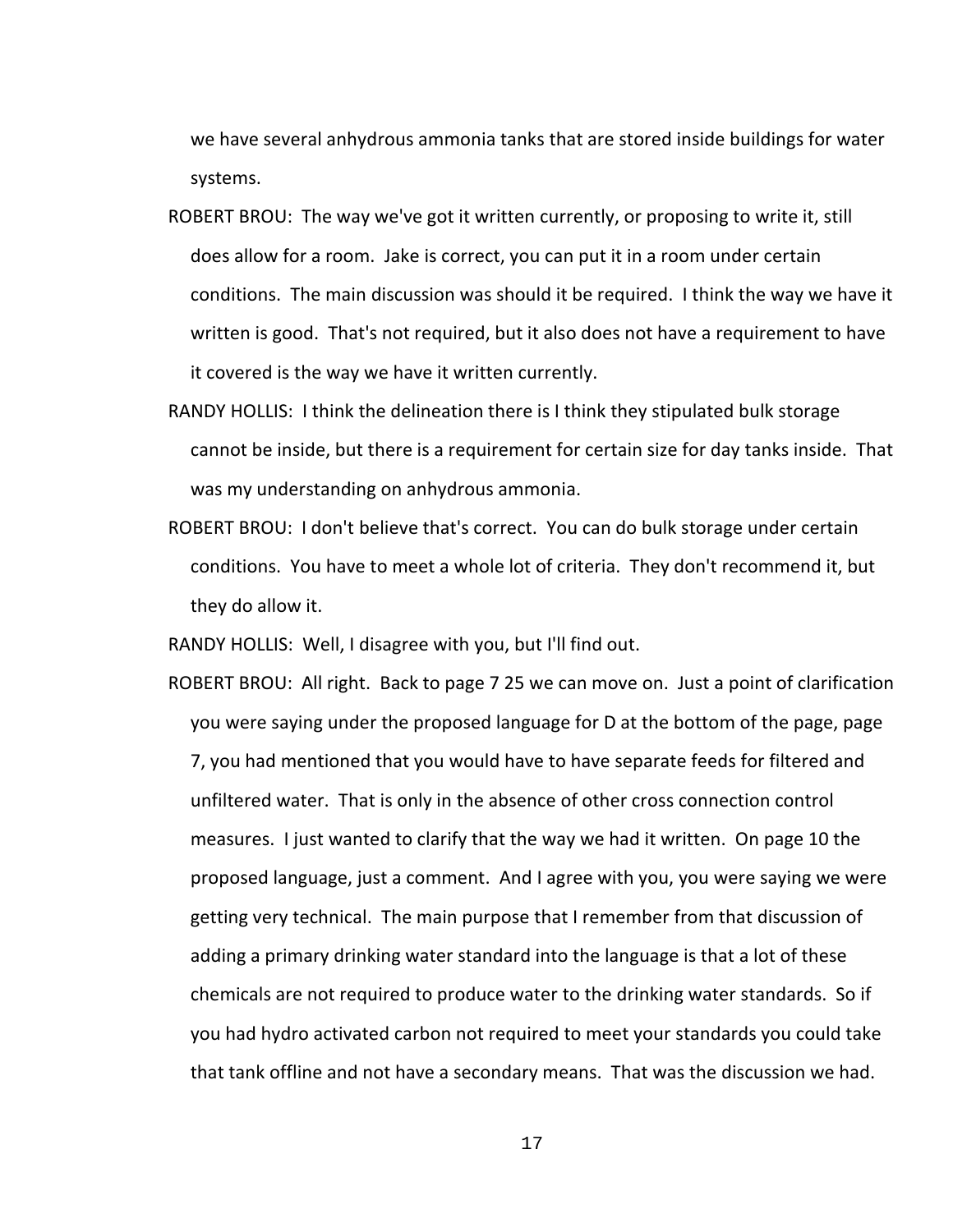That some of these chemicals are not necessarily required and produce better water and still meet all the drinking water standards.

- RANDY HOLLIS: And I think in addition to that something like chloride you're taking that out that's not primary drinking water standard. The sequestering agent is not iron and manganese and so yes, I agree.
- JAKE CAUSEY: I have one comment on that. I know for some systems we have permits for them to feed carbon. Seasonably or intermittently or what have you based on need, but other chemicals, I would say other than that most permits are feeding a chemical continuous. I have a concern try to basically tell systems they can turn chemicals off without permits. Turn chemicals off that absolutely affects the quality of the water. Any changes that these systems do with chemicals, stopping a chemical affects water quality so typically we require permits to discontinue the use of a chemical unless there is maybe in a sense a standing permit for what have you that is used seasonally. But we would not want to see chemicals just turned off to service a tank under normal operating conditions. My only concern is that might get into violating some of these permitting requirements. It's something we can look at, maybe come back with a recommendation.
- ROBERT BROU: Perhaps we can generate a list of (inaudible). I don't know why you would be concerned with that, but I do understand if you stop feeding polymer for a while at a surface water plant you're not going to meet regulations.

BEN BRIDGES: Potassium permanganate, something like that.

JAKE CAUSEY: I guess just relate it back if we can to the permit. Feed for permanganate seasonably, basically a permit that says you feed permanganate seasonably. Something to that effect.

BEN BRIDGES: Or feed a filtrate during certain times of the year if you need a filtrate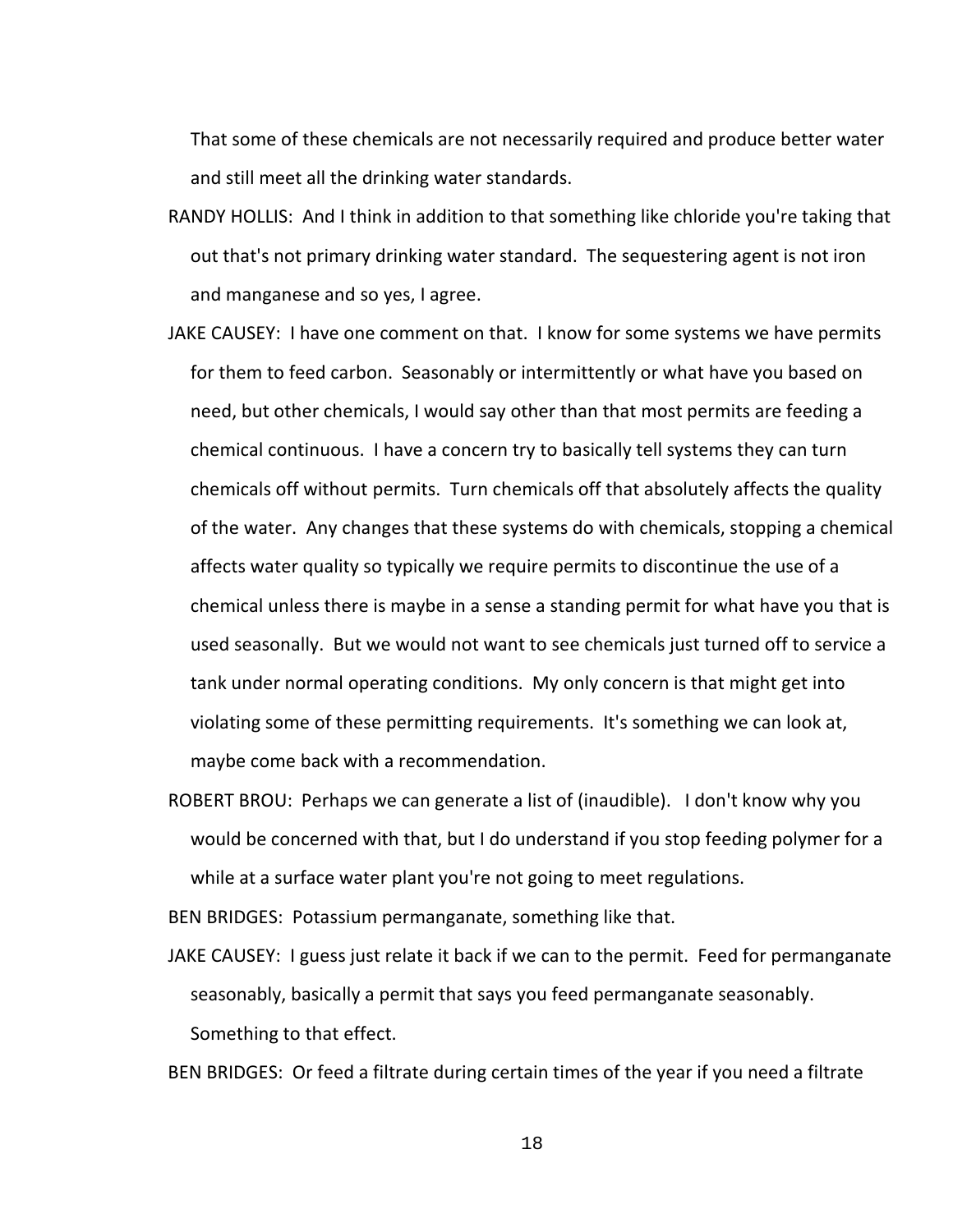and that's case by case basis and as needed.

- JAKE CAUSEY: That would be part of a permit. As needed based on what criteria? We would want to know they're making an intelligent decision on what is being fed, and what is not, and how, and that they are monitoring it. All that is part of the permit requirement.
- RANDY HOLLIS: One example, fluoride. You have to have both the permissive from your motor control center and from a flowmeter to feed fluoride. Both of them have to be permissive. We got hit by lighting at one of our plants we lost all the flowmeters. And so we can not verify the flow. Consequently we could not feed fluoride. We wrote DHH and said we're not going to feed fluoride until we get the flowmeters fixed and they were fine with that. Just a notification that we were shutting off fluoride.

ROBERT BROU: That's all the comments I had.

- DIRK BARRIOS: On page 2, something we talked about before. Where it talks about accreditation just for clarification. We just bid out some chemicals recently. We look for the NSF certification sometimes the facility is NSF certified, I'm not sure if I understand the whole thing. Listing on the chemicals they have. The confusion comes in how to be able to put a spec together to cover what we're requiring because I think three or four issues in here we talked about ANSI and/or NSF certification. We talked about this before, UL certification in there. I don't know it, I'm asking. Is this covering all that?
- JAKE CAUSEY: It does, but we may get some more specific language that helps clarify like you say because the product has to be listed by an ANSI accredited certified agency to the NSF 60 standard. Other agencies besides NSF are approved by ANSI to list products to that standard. It does get a little bit wordy, to be quite honest.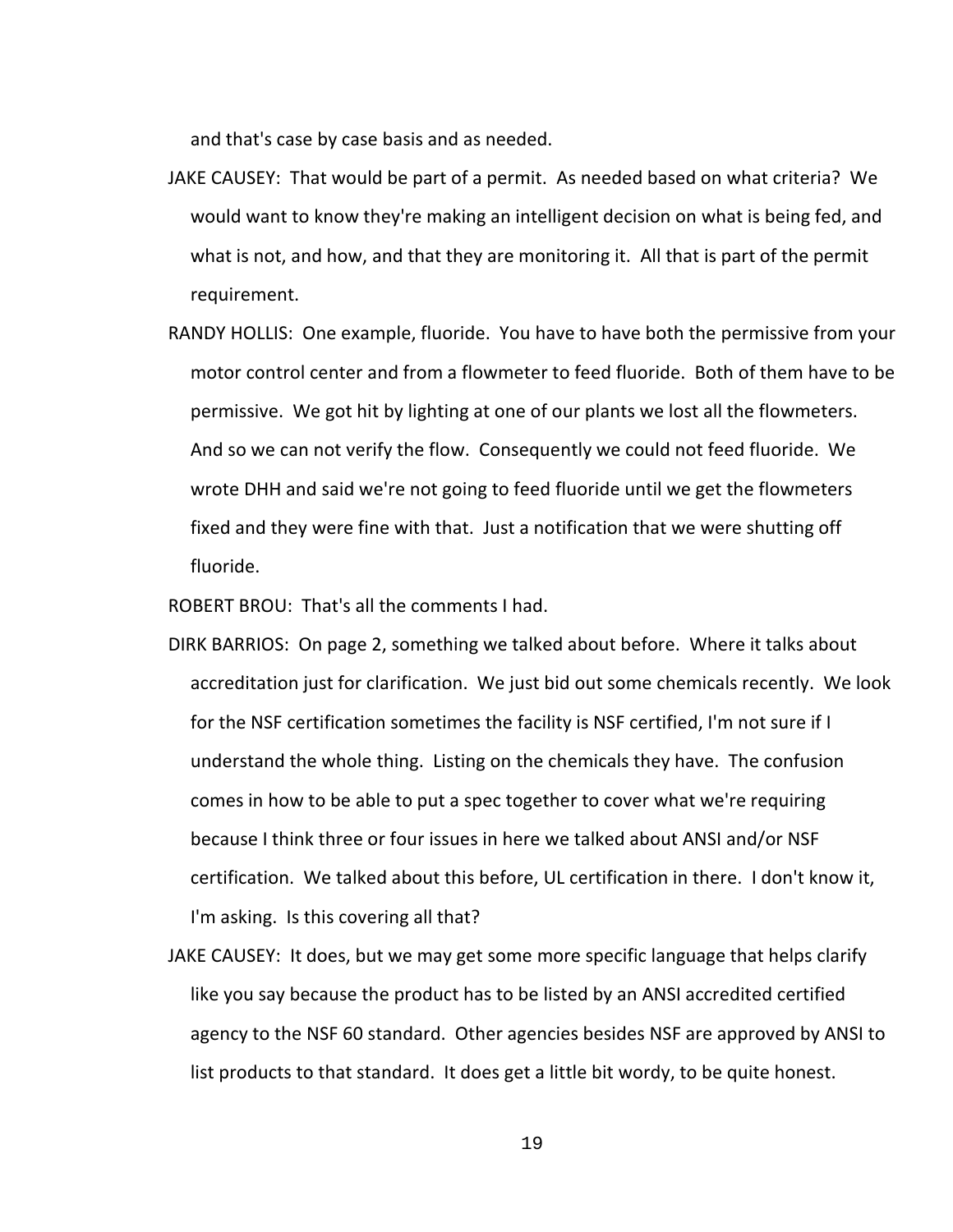- DIRK BARRIOS: And the biggest problem is when you spec it you spec it out wrong. That facility might have a chemical that meets that requirement, but because you spec it out, wasn't clear on what you did the way state law reads you have to go as it's written. Makes a whole lot of confusion. Just trying to be sure. At least three or four different times it's mentioned in this document. I know what it is, just to understand that when you do it that we can make sure different facilities meet the requirement and the requirement is understood by everyone.
- JAKE CAUSEY: Maybe in this case it would be good to use more specific language rather than just ANSI/NSF 60 to kind of say product listed as meeting NSF standard 60 by ANSI accredited third party agency. That nails it down if you use that exact language. RANDY HOLLIS: Dirk, let me ask this question. A perfect example I guess in our industry is polymers. You'll have these little independent guys out here that buy polymers from big manufacturers and they bring it in and then they'll blend it and do other things to it. Do they get NSF certification, that little blender for that product or--
- DIRK BARRIOS: If we state in our specification that it has to be NSF approved or however we word it now we use UL in our spec they have to provide us with a document stating that they have that approvable.
- BEN BRIDGES: Every product is NSF approved. You have a zinc orthophosphate blend it's a 5:1, 3:1 both have to be. You can't grandfather in zinc and say okay I got all my zinc products are good, you can take any variation of that. Each one specific has to have NSF stamp and accreditation. Which is, in our opinion, a racket cause it cost us several hundred dollars per label, but each one if you change it one iota it all has to be accredited to that blend.
- RANDY HOLLIS: So that little blender has to get an accredited testing agency to give you a certification that this product as blended and produced by us, not the big company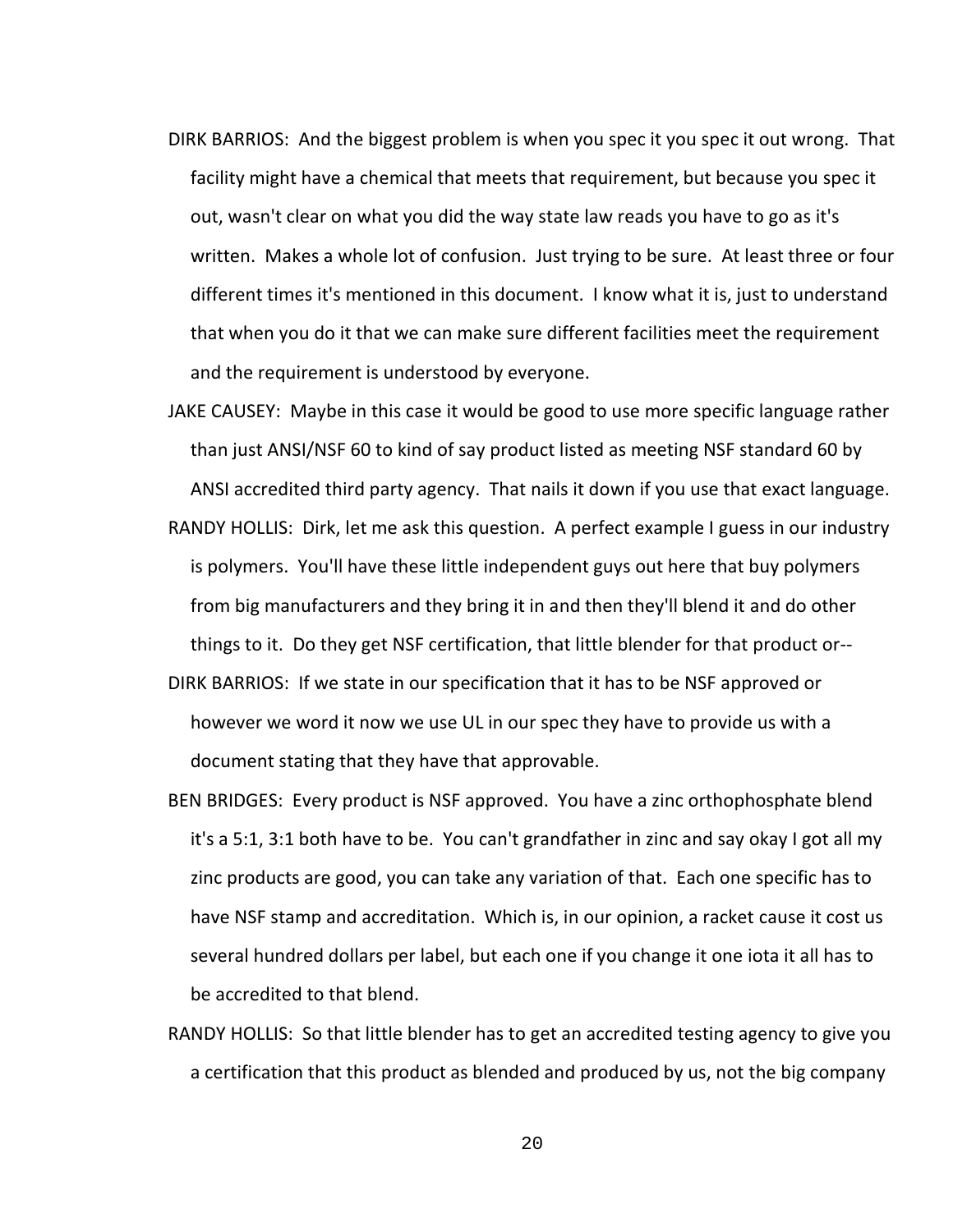we bought it from, but by us meets NSF 60?

BEN BRIDGES: If he changes or modifies his own recipe than he would have to do so. Unless you just buy bulk and repackage it using the same product you can get the parent company, you still have to pay for it, but you've got to be NSF registered per product. And if you're making it then you definitely have to be.

RANDY HOLLIS: But the blender can get a testing agency to test it and give you proof.

- BEN BRIDGES: Right. There is more than just one NSF, NSF is just a company. There are other companies that can give you accreditation for this process, or this tank, or vessel, whatever, not just NSF. That's kind of a misnomer that you have to use NSF. There are other companies that are equal to NSF.
- JAKE CAUSEY: The standard, NSF 60 standard is the standard that NSF or other companies can list product.
- RANDY HOLLIS: Well, is this a mistake the way it's written to say it shall meet NSF 60 requirements as verified by an ANSI accredited testing agency? Should it be shall meet NSF 60 standards? Standards a better word than requirements for that chemical?

BEN BRIDGES: I don't know.

JAKE CAUSEY: I think we had some similar language we used in the plumbing code for other products. It's a similar process.

RANDY HOLLIS: Make it parameters or something.

BEN BRIDGES: I think standards may be a better word.

DIRK BARRIOS: On page 10, just more of a of clarification. 5.1.10 bulk liquid storage tanks. It sounds like it's talking about solution tanks. Says right here continuous agitation shall be provided to maintain slurries in suspension. You don't agitate a polymer.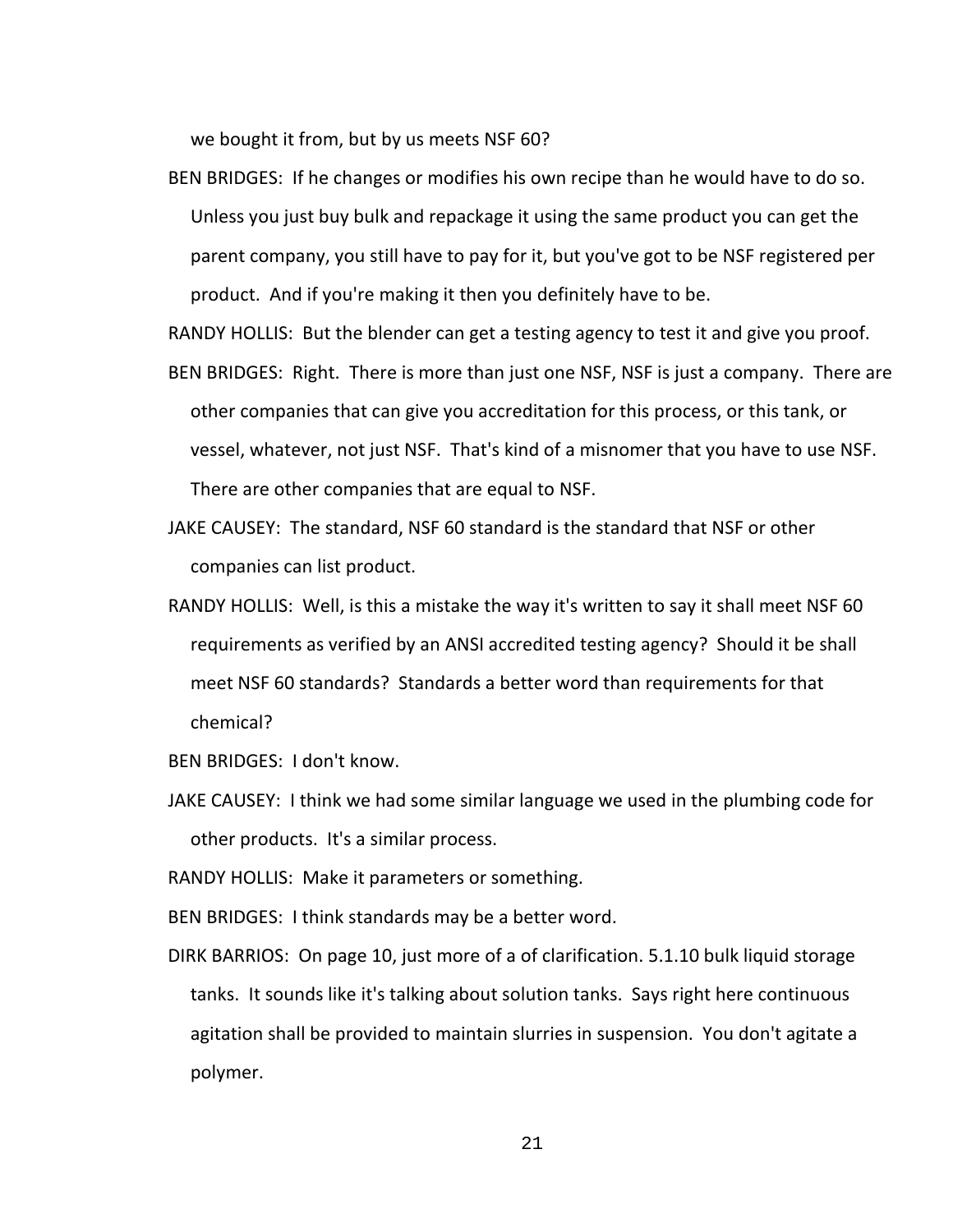ROBERT BROU: I would think it only applies when it is a slurry.

- RANDY HOLLIS: But Dirk there are a number of polymers that you have to keep it agitated to make sure it stays (inaudible). Some you don't, some you actually do in the tanks. Alum some you don't, but if you've got let's say a lime, hydrated lime mixture you have to maintain in suspension.
- BEN BRIDGES: That would be a slurry though. You'd feed it as a slurry or liquid calcium hydroxide or anything like that you would, or potassium permanganate something like that. Some of the stuff Dirk's talking about you wouldn't have to.

DIRK BARRIOS: What I'm trying to say it's not necessary for every chemical.

- RANDY HOLLIS: Sounds like we need to add to that sentence and say continuous agitation shall be provided to maintain slurries in suspension if required to maintain a homogeneous solution.
- DIRK BARRIOS: Chlorine scrubbers, we use chlorine scrubbers recommended basically keep it in enclosed room and the vents everything else defeat the purpose. You have a leak with a chlorine scrubber you're trying to contain the leak. That's basically what we have. It defeats the purpose of what you're trying to do. Where it talks about ventilation, operator safety, and chlorine rooms on page 14. Use of scrubbers, the scrubbers gives you that adequate protection and if you do have a leak it can contain the largest tank that you have on site. In our case a 2 ton cylinder again.

ROBERT BROU: We do have verbiage on page 18 for cylinders.

DIRK BARRIOS: Again, just saying certain ventilation.

- JAKE CAUSEY: I would think if you had an owner operator go into the room you would need the ability to turn the fan and ventilate the room before he goes in.
- DIRK BARRIOS: Our guys go in a room they're supposed to have a respirator. I know they made us remove the little vent fans because it was interfering with the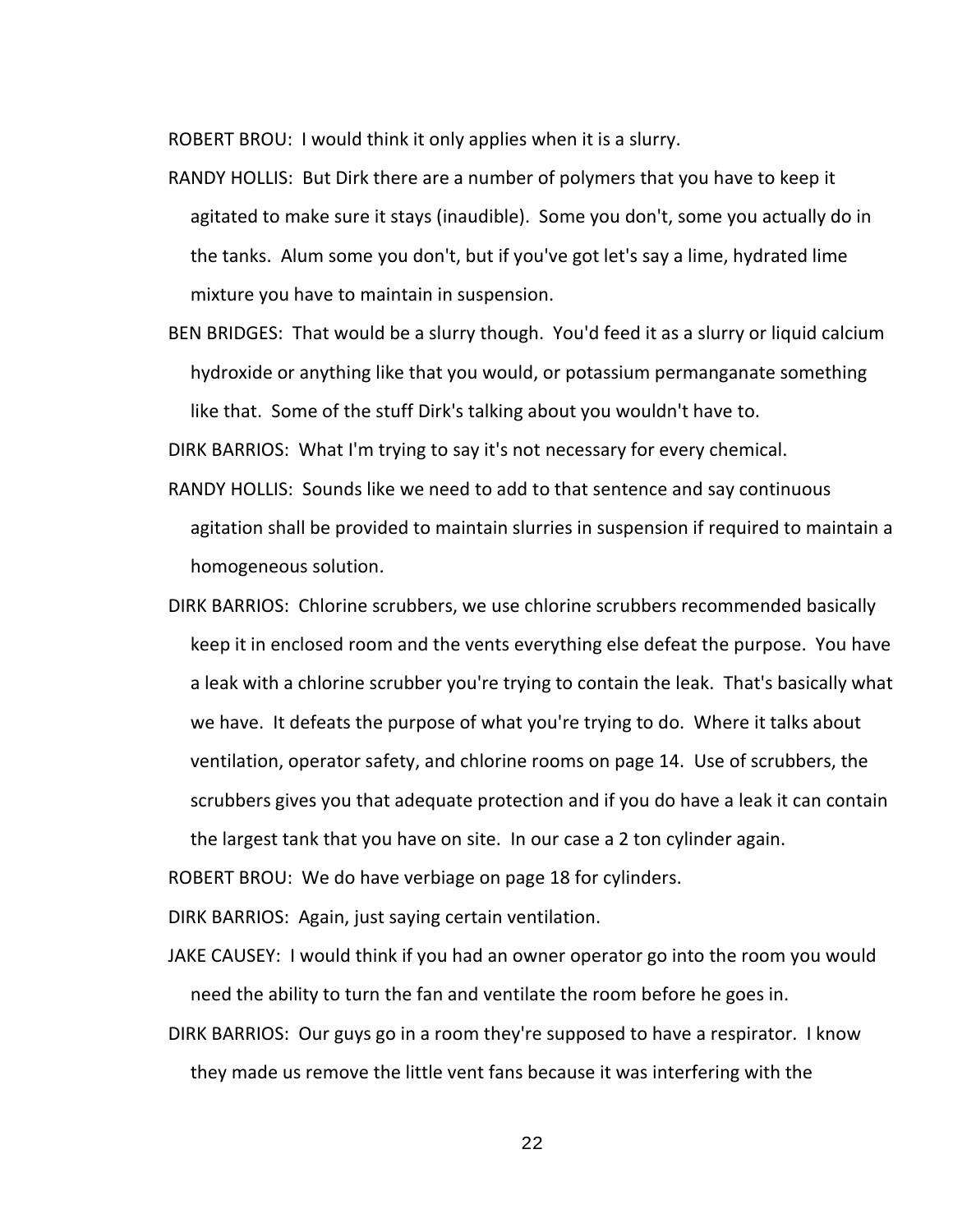operation. We do have vents on the top part of the building.

- RANDY HOLLIS: Dirk, I guess and we sat down with the safety expert on this and went through OSHA and everything else on chlorine rooms are they confined spaces or not. The requirement was if you have engineering controls in place, ventilation, and chlorine monitoring they are not a enclosed space, confined space because then it's meant for normal occupancy. So if you follow standard ventilation and you change out the air six times per minute, or hour, minute while it's occupied then you can stay in the room without the hoods and everything else on. The intent though is a lot of chlorine scrubbers will tell you don't run them on a normal day because things in the atmosphere will consume that caustic and you're going to burn out your caustic a lot quicker if you run them all the time as far as scrubbers. So they don't recommend unless you have a chlorine leak. And the way you do that is put a chlorine monitor on the floor that detects chlorine and shuts off the ventilation and turns on scrubbers automatically. Then you're only using the scrubber when you have a chlorine leak. DIRK BARRIOS: I would have to check and see exactly how ours is set up.
- JAKE CAUSEY: The switch for the ventilation is outside the room. It doesn't run continuously. The guy goes in the room, he turns it on, walks out, he turns it off. If there's a leak the ventilation fan shouldn't be running at that point in time. I guess are you just saying the fan itself or just the open vent to the atmosphere?
- DIRK BARRIOS: I believe they told us to remove the fan. Again, I'd have to check and be sure. I don't believe we have floor vent fan anymore.
- RANDY HOLLIS: Well, then you definitely have a confined space because you don't have engineering controls in place. Nobody can go in that room unless you meet full confined space requirements.

DIRK BARRIOS: Another comment on day tanks. There are some chemicals that they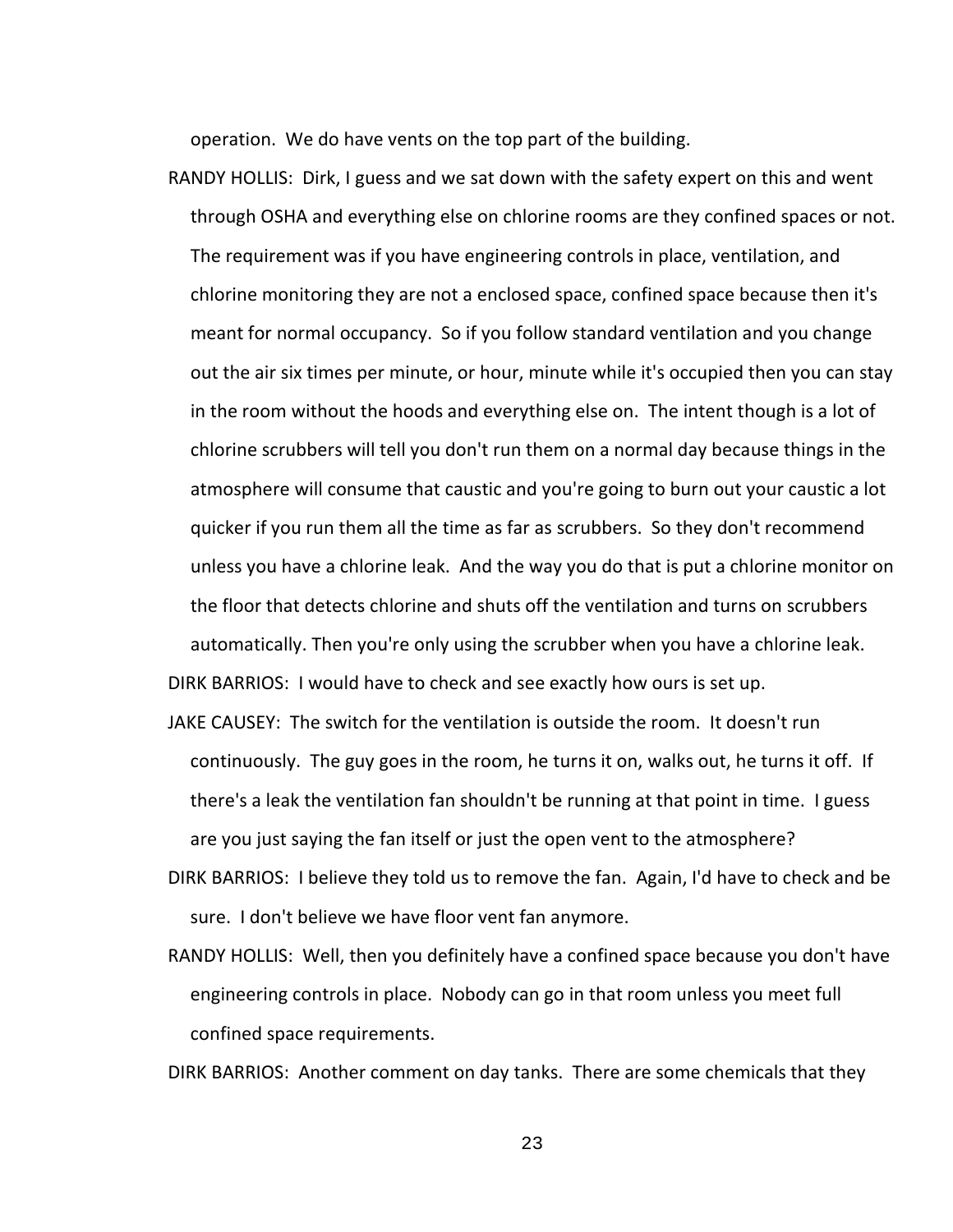don't recommend when you put in day tanks, acids. Sulfuric acid and (inaudible). Neither one of those chemicals are recommended you put in day tanks. Just adding extra acids very, very volatile and you put in the day tanks you are asking for problems. We're the ones that made the comment about the 30 minute and 60 minute respirator. We upgraded our suits for our guys. I think it's class A suits. The thing about it is a half an hour worth of air is not enough when we get the suit do what they have to do and get out. We went to the 60 minute. The fire department don't know anything. We're all volunteers where we're at. There's no big fire department. Those guys are not trained, don't know anything about chlorine. We don't want them there. Our guys are our first responders. If we have problems with what's going on we contact the state and the state comes in. The only thing we want the volunteer fire department help control people on the outside. Making us have the same type of systems they have kind of defeats the purpose of what we are trying to do. We're trying to better our equipment to give us more time to handle our problems. But they only have 30 minute bottles. I know cause they bought them from us.

JAKE CAUSEY: What are some of the differences other than just the capacity? DIRK BARRIOS: It just gives you more time.

JAKE CAUSEY: No, other differences besides capacity.

- DIRK BARRIOS: The connections aren't the same. I thought the connections would be the same, but when we bought bottles we had to buy new mask and everything. All the equipment that went with it had to be replaced. Couldn't use the old mask with the new bottles. I don't know why.
- JIMMY GUIDRY: If I could, we deal with this for the protection you wear for Ebola. You have a company that makes a (inaudible) which is no exposure and you're breathing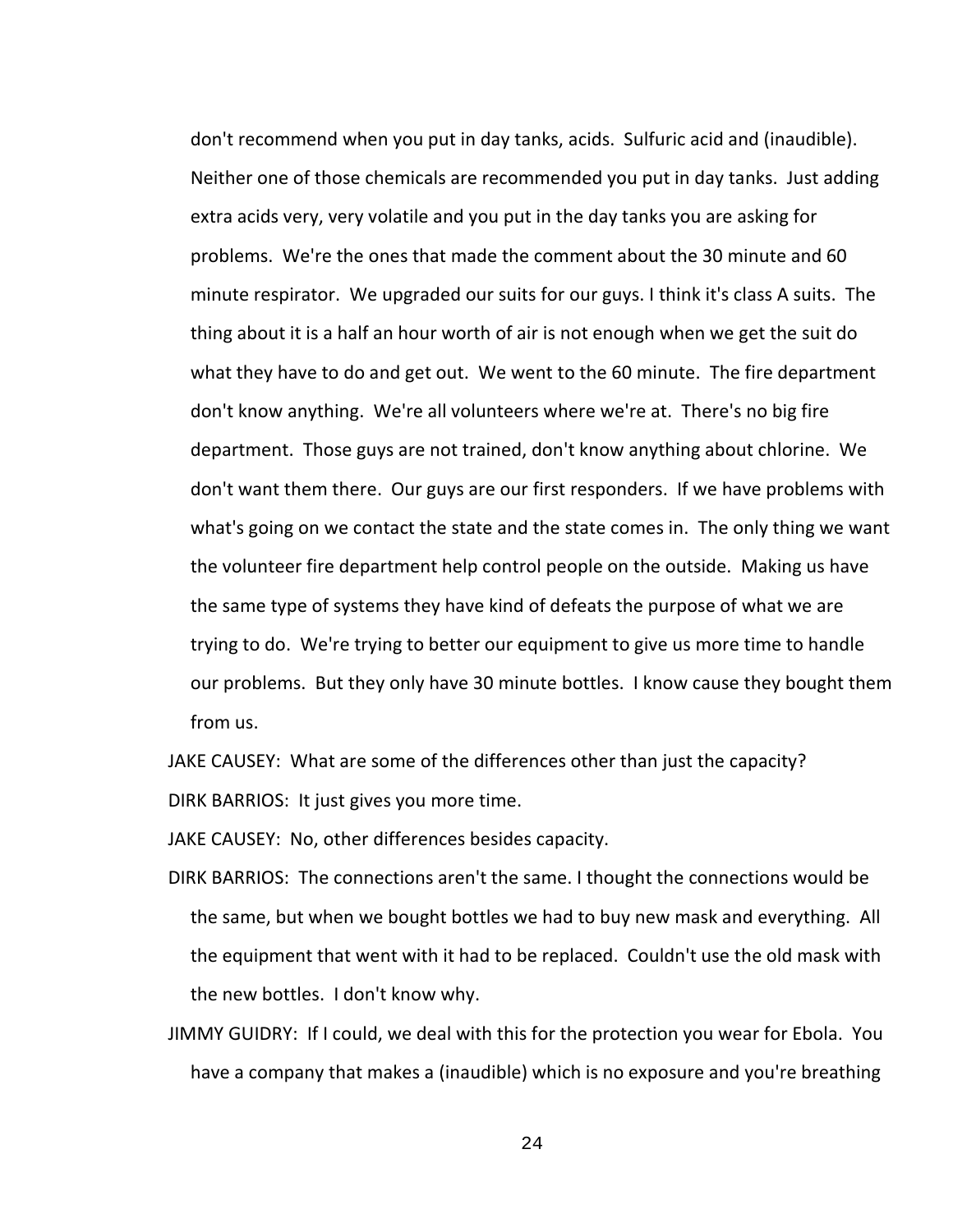the air and it only uses a certain battery. They come out with new ones and the old battery doesn't fit. I think they are asking to have redundancy with your fire departments to have more equipment that works, that is compatible. But I agree with you, if you have something that's better, that's more protection I vouch for that. I think the compatibility has to do if you're going to buy together, I don't know if you put in here needs to be compatible you might have to have more redundancy, might have to have more suits. I wouldn't want a fireman who doesn't routinely do this work to go into a chlorine chamber. Doesn't make any sense. I don't know that language needs to stay in there.

JAKE CAUSEY: As long as the system has equipment at least 30 minute capacity. ROBERT BROU: I have one more comment on that. Recently LDEQ and USEPA have recommended that we get rid of all of our SCBAs because we have contracts as responders with Chemtrec. We have (inaudible) next door, we have Dow, they are the ones who come respond to any chlorine leaks we have. With our risk management program with USEPA we state that they are our first responders. We had in there language that we had all our own SCBAs, that we would do what was necessary to minimize any leak if it had it. They told me change that, take it out, and lose the SCBAs because they said with minimal training for our operators that we were endangering people more by having them on site with untrained, won't say untrained because we did provide training, but minimally trained, minimally experienced people instead of dealing with the people who are contracting with us who deal with it on a daily basis. Because they deal with all the different chemical treatment plants. We do still have escape masks, we still have all our repair kits for both tongue cylinders and the 150s, but we do not have SCBAs anymore. So we're going to need a requirement. I'm going to have to go back and re-buy them, explain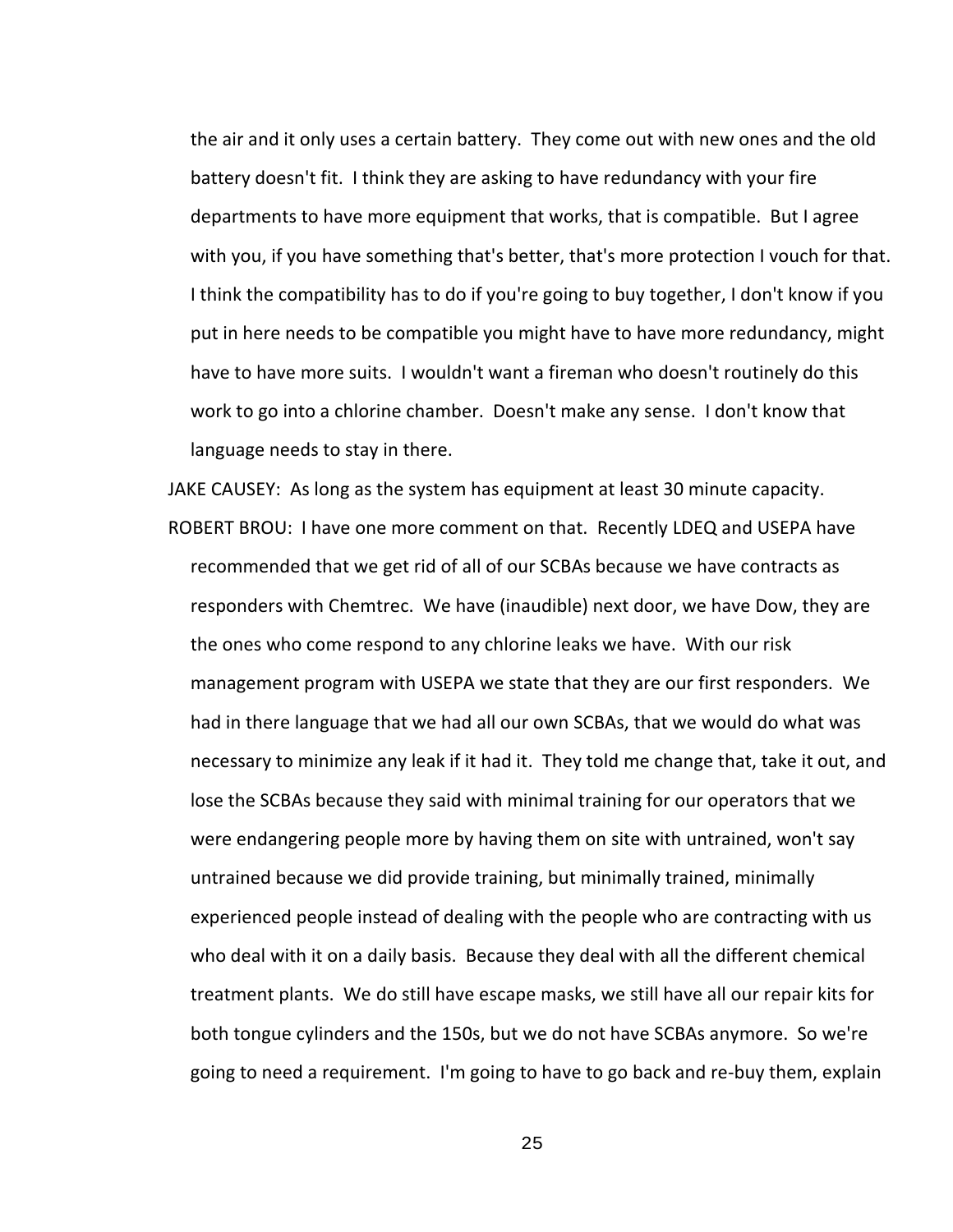to LDEQ and USEPA that I'm being mandated to have that. Definitely in conflict with our RMP regulations.

RANDY HOLLIS: Could you not under this paragraph on 14 5.3.2 where it says that you should have respiratory equipment and shall be stored at a convenient heated location, but not inside any room where chlorine is used or stored. Could you not respond that the location of these is Dow Chemical next door and not on your facility so you could comply with this?

ROBERT BROU: I would rather clarification though.

- JAKE CAUSEY: On that note, what we've done currently is we've had water systems say our location is at the fire department and we've said that's not sufficient. We have not accepted that. If the intent is to do that then I think you need to change this language and say something about contracts in place, can respond within X number of hours. Definitely need some specific language about that in here if that's the intent.
- RICK NOWLIN: On that same point before all this discussion I was just thinking we could just put a period after the word capacity, forget the whole compatibility thing. I have 11 different fire departments in my parish and that would be a real problem. I may be the only one with this question, probably am, on page 9 under 5.1.9.a.1 we talk about the maximum average day demand for all seven days. I think we talked a little bit on this subject last meeting, but would someone give me an easy definition of maximum average day demand?
- RANDY HOLLIS: What we talked on generation last time was that it was the maximum month flow divided by the days of that month. So you take the maximum for the year divided by the number of days in that month and that gives you the average day. That was considered a max day.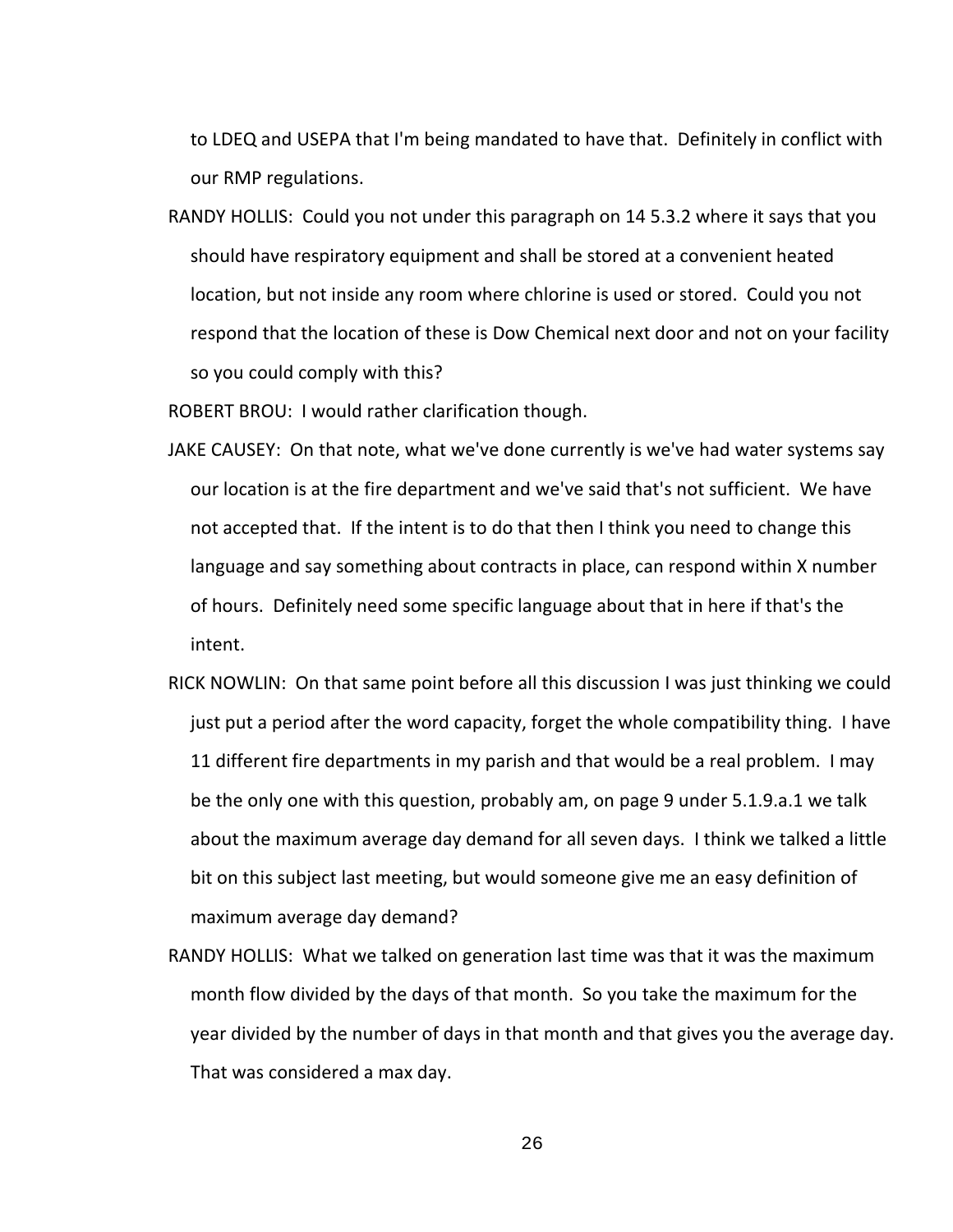JAKE CAUSEY: Might make that a definition in the code.

RANDY HOLLIS: I guess it needs to say to satisfy a maximum month average day demand. Put in the word month.

- JIMMY HAGAN: My question was on page 2 general. And I'm a little surprised that I may be the only one thinking this way as well. The proposal to strike out effectively who regulates what chemicals can be put into drinking water, am I misinterpreting that? By deleting that we're saying that the system itself is supposed to regulate what goes into their water. And the reason I say that is there's a lot of large water systems on this board. I represent the other end of the spectrum, the small guys. And my experience has been they will put just about anything in water if they read it on the internet, or a buddy tells them, or they pick it up at the golf course, whatever it is they do if it sounds like a good idea they will probably try it. If it's on the internet it must be true, right.
- ROBERT BROU: We did add the language written in the next paragraph that says who's certified.
- JIMMY HAGAN: Right, but you're also talking about individuals, while they may be certified, don't really understand all of that. And they're not going to understand it. And maybe it's a challenge to write one set of regulations that covers New Orleans and one that covers whatever the smallest Powhatan or some little bitty water system. But our personal experience has been that if they can put it in there and it sounds like a good idea then they do. They are not going to worry about some NSF, I mean if Dirk is kind of wondering what constitutes NSF certification then somebody with a whole lot less knowledge base and experience is not going to understand that at all.

RANDY HOLLIS: That's an excellent point. I guess we just assumed nobody would treat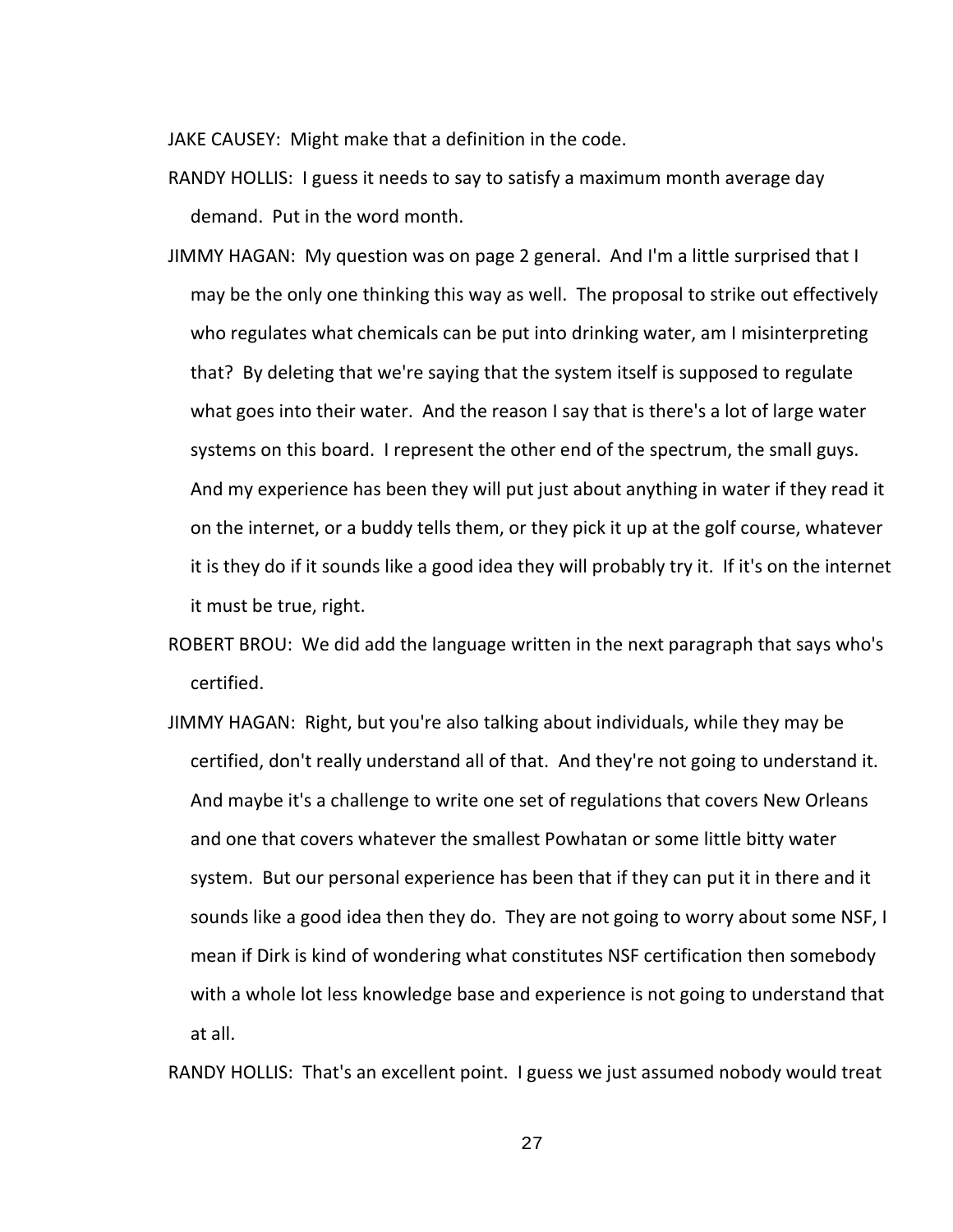something unless DHH approved it. I think you bring up an excellent point. It was never intended to bypass DHH on that. I think you bring up a really good point. I think we need to state in there that verified by an ANSI accredited testing agency and

as approved in advance by Department of Health and Hospitals.

ROBERT BROU: Do we put DHH or state health officer?

RANDY HOLLIS: State health officer.

JIMMY GUIDRY: Any other discussion before I turn it over to the public?

JAKE CAUSEY: Yeah, I got two questions. And certainly we'll kind of mull all of this over, but one big issue I think is with respect to day tanks. So day tanks are intended to provide overfeed protection. If we have no requirement for day tanks we are eliminating overfeed protection and I haven't heard of anything proposed to provide that same level of overfeed protection in the day tank. I know when we had this discussion a year or so ago we had proposed to not require day tanks in cases where an equivalent level of, let's see, I'll read this right here. We said 10 state standards requires a day tank be provided where bulk storage of liquid chemical is provided. Exception is required for new and existing systems under the following conditions, except in the case of chloride. And then basically it says so chloride always requires a day tank and then when approved alternative means to provide chemical protection or provides at least same level of protection as day tank in addition to the requirements of section 5.5 which is siphon control which is a standard requirement. It has to be something above and beyond that. Or where chemicals are fed directly from shipping containers no larger than 55 gallons. Fifty-five gallon drum or smaller you don't need a day tank, you can feed from that. So one major concern that I've heard is we don't need day tanks, we don't need to provide any overfeed protection. That's going to be a big issue for us.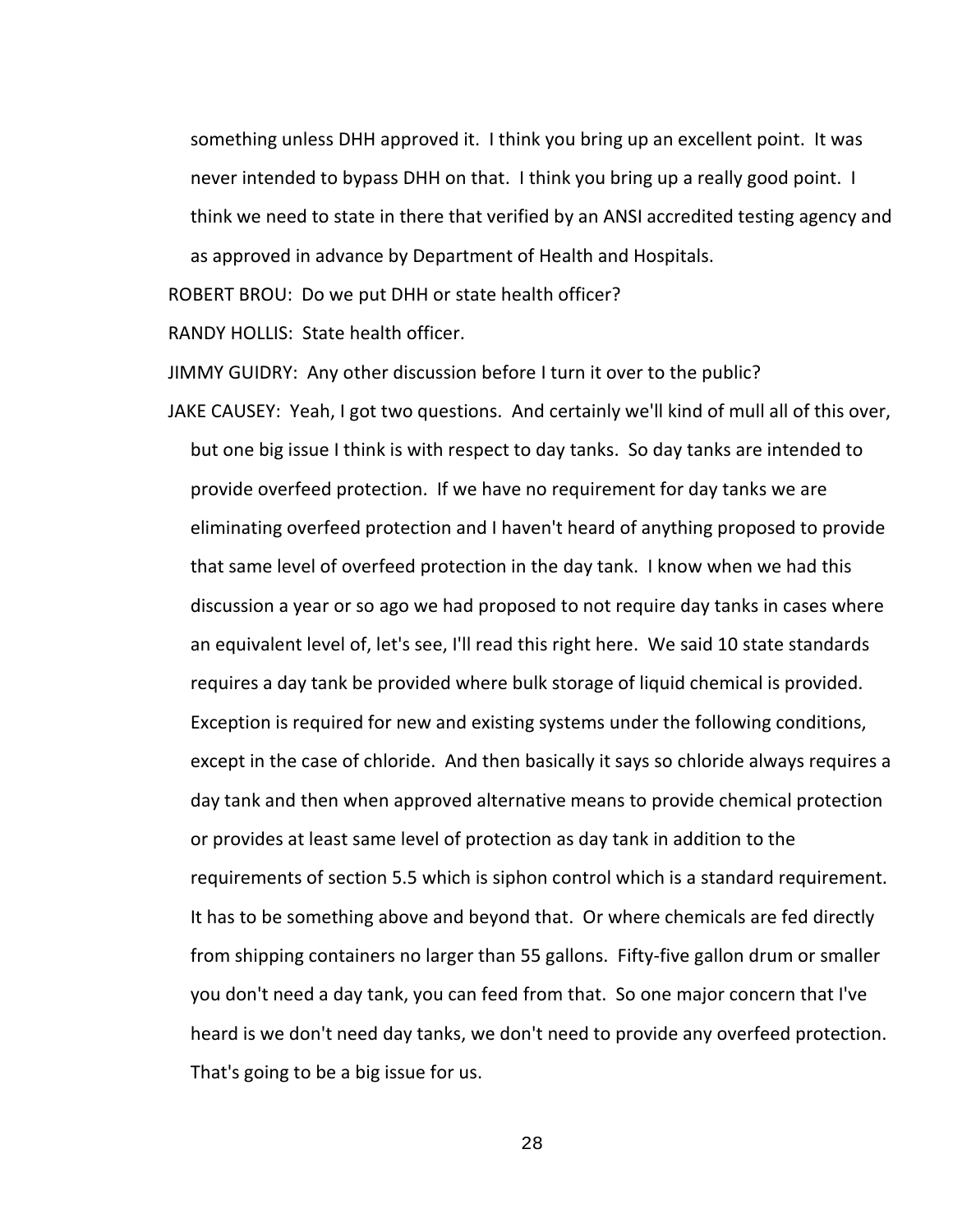RANDY HOLLIS: Let me ask a question Jake. How does a day tank prevent overfeed? JAKE CAUSEY: The quantity that can be feed.

- RANDY HOLLIS: Yeah, but if you have chemical feed pumps and they go haywire you can pump out a 24 hour tank in one hour. You've had an overfeed. A day tank doesn't necessarily prevent an overfeed like you're thinking.
- JAKE CAUSEY: It limits the amount of overfeed that you can provide to one days worth of chemical verses seven days or more.
- RANDY HOLLIS: I think with telemetry in or controls you can prohibit that. I would hate to see us prohibit day tanks when there's a way to control that feed. If you get a small feed LMI feed pump on an aqua ammonia tank it's got a certain capacity it has to pump against pressure. It's not going to pump much more than what you set it for. I don't think day tanks are necessarily the answer to prevent an overflow.
- JAKE CAUSEY: I think what it says is if you don't want to provide a day tank then you have to provide some other means that provides the same level of overfeed protection. That wasn't proposed at all. At least not that I saw. That was the language we had before so if there is specific examples I think those would be good to include, otherwise just saying at least the same level of protection I guess as a day tank. That would be sufficient for us. And one other comment was on, this may be something that might apply to some of the others. I think this was a common change on several of them. What I'm looking at is on page 9 of 25. The bottom of the page says suggested language number one. Have a means to determine the volume of liquid contained in the storage tank. I guess what I was thinking about is maybe we include have a means to readily determine volume. I could probably take out a tape measure and spend an hour calculating volume, but in theory that's a means but that's not adequate. We would want a means to, if you talk about load cells that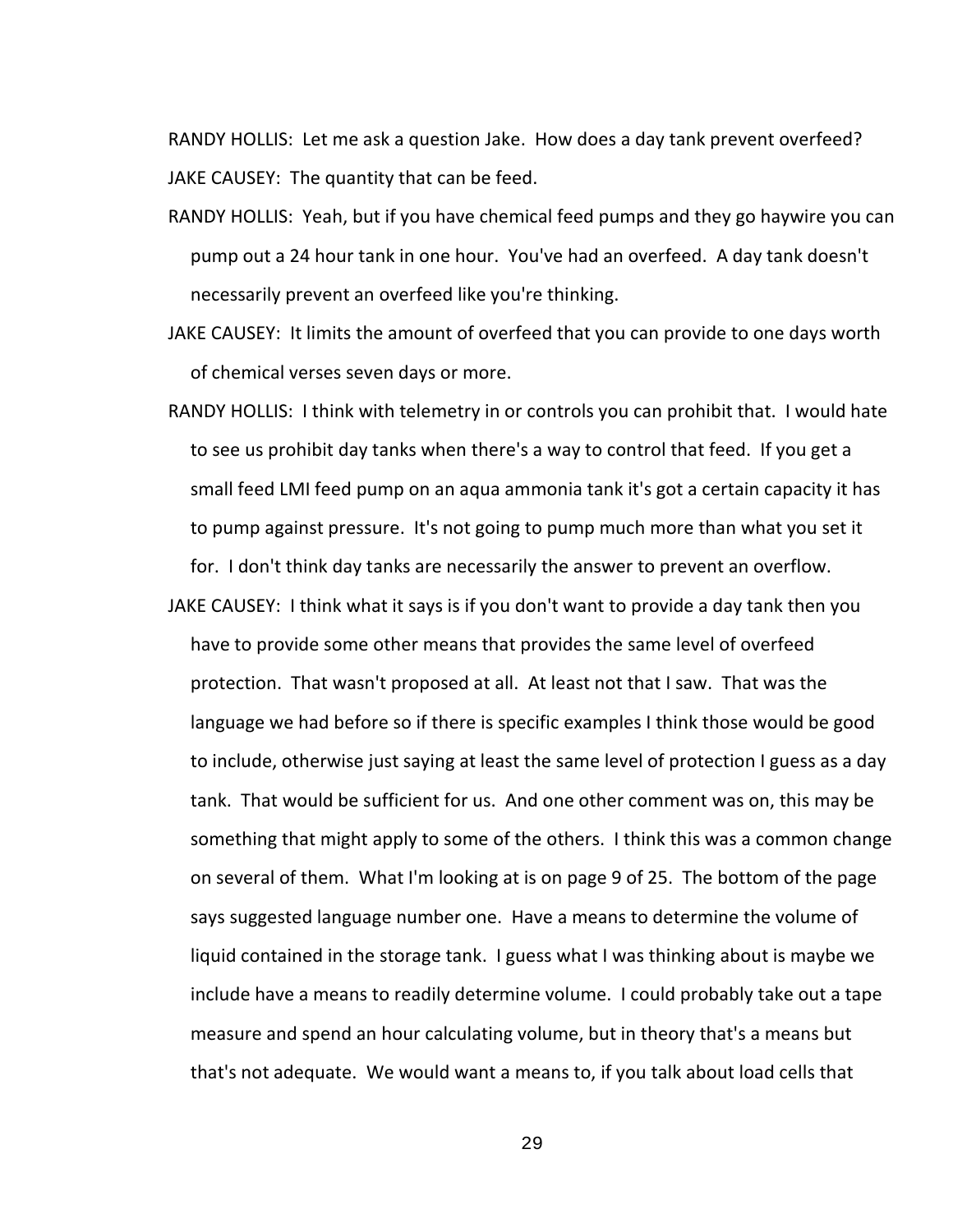would have a readout you can readily see how much is in there or a liquid level indicator readily tell you how much is in there. Some of these 9 of 25 might just use the word readily in some of these cases. It only takes a minute to look at something and tell. You don't have to spend.

RANDY HOLLIS: I think if the storage tank is marked in graduations and tells you 100 gallons, 200, 300 gallons that would be acceptable because you can read off the bat approximately 150 gallons.

BEN BRIDGES: Unless it's a bleach tank that's black and you need an outside indicator.

- JAKE CAUSEY: Anything you can visibly look at and tell would satisfy that. That's all I got for now.
- JIMMY GUIDRY: Any other comments from the group before I ask for public input? Open it up to the floor. Anyone wants to make comments about this part? Please identify yourself for the record.
- WILL NIMBER: Will Nimber, regulatory affairs leader for Dow Chemical. Just wanted to first thank y'all for the opportunity to comment. As many of y'all know Dow Chemical is the world's largest manufacturer of chlorine. We don't sell in this space so this is not a business opportunity for us by any means. But we certainly know how to handle chlorine. We've been making chlorine for over a 100 years. We make over a 100 million pounds of it a day. A million pounds a day. Have been doing that again for 100 years, over 50 years here in Louisiana. So we think we know how to manage chlorine. It appears, at least what Randy was suggesting, that manufacturing facility be exempted is my understanding that that is agreement from the committee?
- RANDY HOLLIS: That's being proposed. We will actually meet and vote on these. DHH will make their side by side then this committee will discuss it and then we will vote on that after that.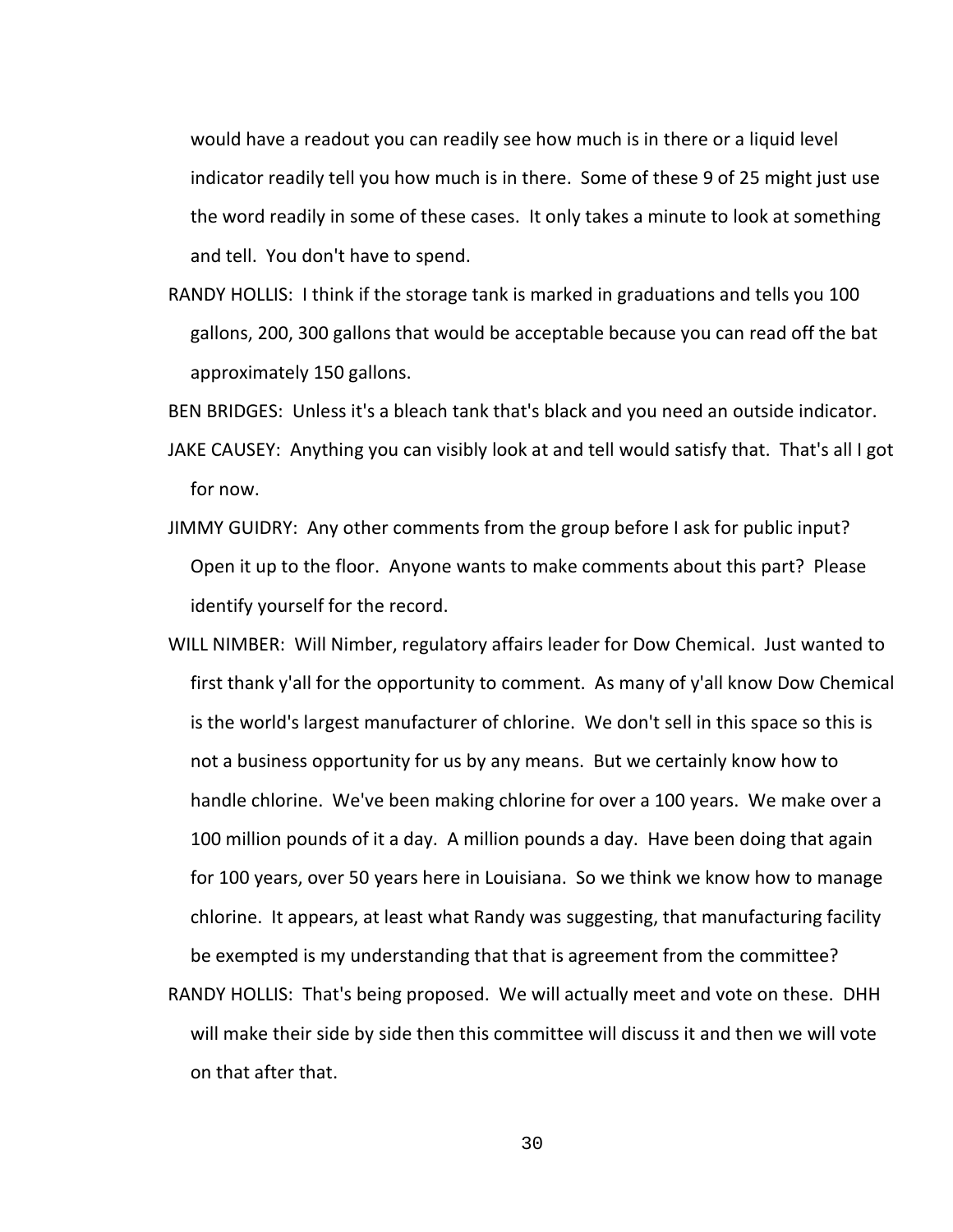WILL NIMBLE: I guess if manufacturing facilities aren't exempted I would say that each one of these comments becomes even more important because all of the nuances from the comments even on safety to the storage facilities all that is extremely important and our comments reflect that. I would ask that certainly that that goes through and then if that doesn't for manufacturers, maybe consider broadening it from industrial standpoint by SIC code, whatever it may be, so in the event that a company no longer manufactures chlorine, but does do potable water. Certainly their facilities are operating at very different standards than the typical potable water facility from a health and safety prospect. For example, we have the latest and greatest technology for the most part. Local facilities, Powhatan Water System may not have that. And they certainly don't need to. But we currently operate with maybe a different standard than a lot of the local water systems would. I would just encourage y'all to, if that doesn't come to fruition from an exemption for manufacturers, consider at least exempting industrial facilities that are subject to RMP and PSM that way it still leaves the local water systems in tact as subject to these standards. And then finally I would agree with the comment about the safety. I think that you mentioned earlier if Dow is responding, for example, to a local facility in a mutual aid type of agreement we're going to utilize what we consider to be most affective technology from an emergency response standpoint. We keep up with that, we have facilities all over the world so we're always watching that. Our system may be very different than what a local public system might be. And it's almost impossible to implement that we would have to continue to manage that with the local water systems or they would have to manage with us. Similarly with us managing it with a local fire department. In particular when we provide our own emergency response at many of our facilities. With that being said I appreciate the opportunity to comment.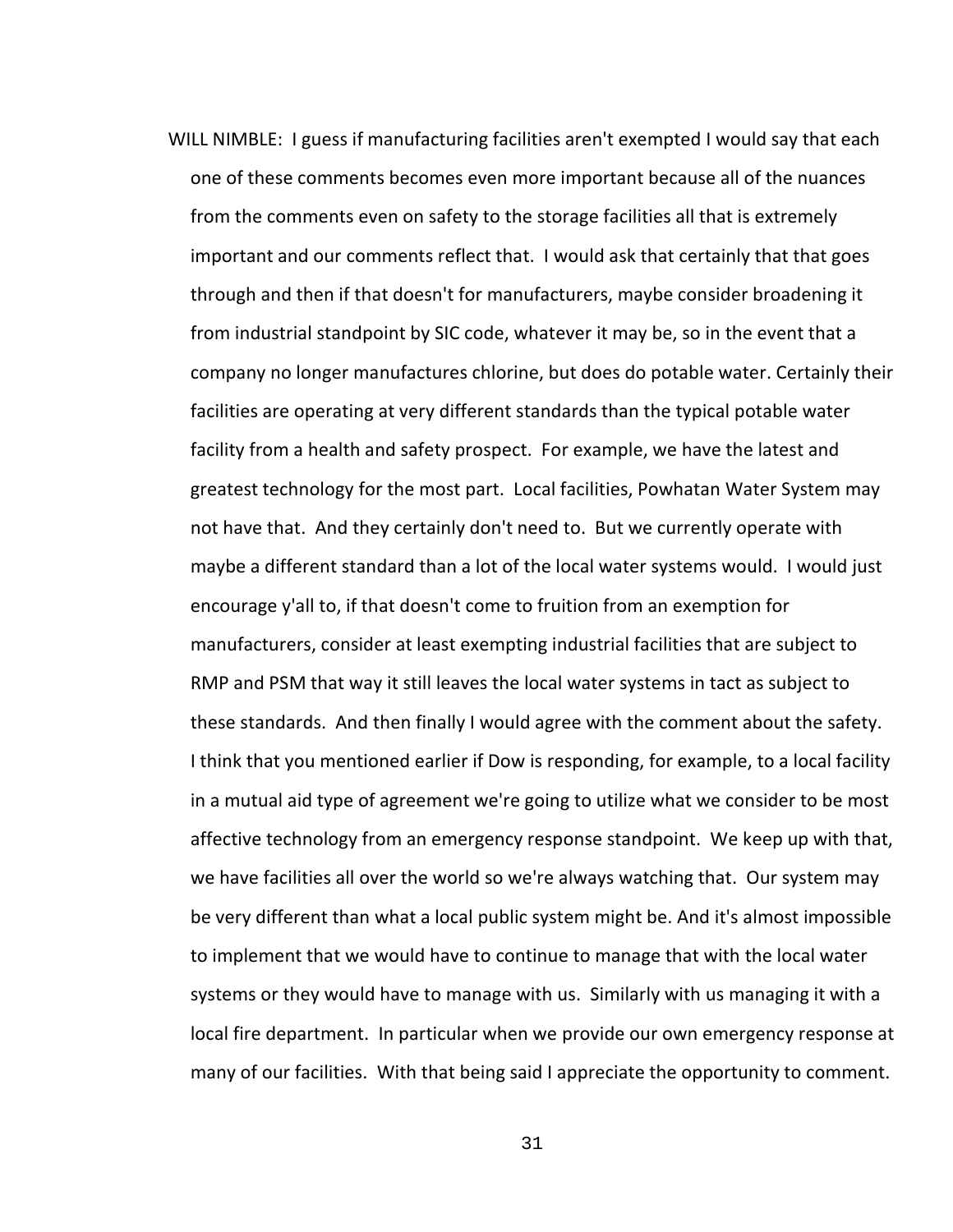- RANDY HOLLIS: The word, the beginning word on this under the recommendation where it says commercial manufacturers the word commercial was chosen very carefully because we didn't want to say industrial manufacturers because if someone produced chlorine within their plant and only used it within their plant and they're not selling it commercially we don't want them to be exempt in my opinion. If it's someone commercially and they are selling it outside in bulk like y'all, then to me that would exempt it. We don't want some industry saying now we've got our own little chlorine thing so we're therefore exempt. Does that make sense?
- WILL NIMBLE: And I agree with that. I think of situations where, for example, if a company manufactured chlorine and then elected to sell those assets and then say it's an industrial park situation where company A owns and manufactures the chlorine, company B buys the chlorine and uses it for potable water. Well now company B, even though they used to be part of company A has an entire new set of requirements when nothing changed. They're still getting their chlorine from company A. Company B is providing backup. I know this is probably getting confusing. But that was the reason to put the industrial. If you even did it by SIC code where it's a paper mill or a petro chemical facility, or refiner that way exempts all of those facilities. Still leaves the potable water producers that do that to make money I guess, or the local public systems, those are still pulled into the role, but the industrial facilities that may or may not change how they are operated have been exempted. That's kind of preferred if you could pick one way, that way it's just not the manufacturerss.
- JIMMY GUIDRY: Any other comments from the public? No. Okay, the only thing I would say to that discussion, Jake help me here, chlorination of drinking water we've certainly been in our emergency rule have some exemptions as to who gets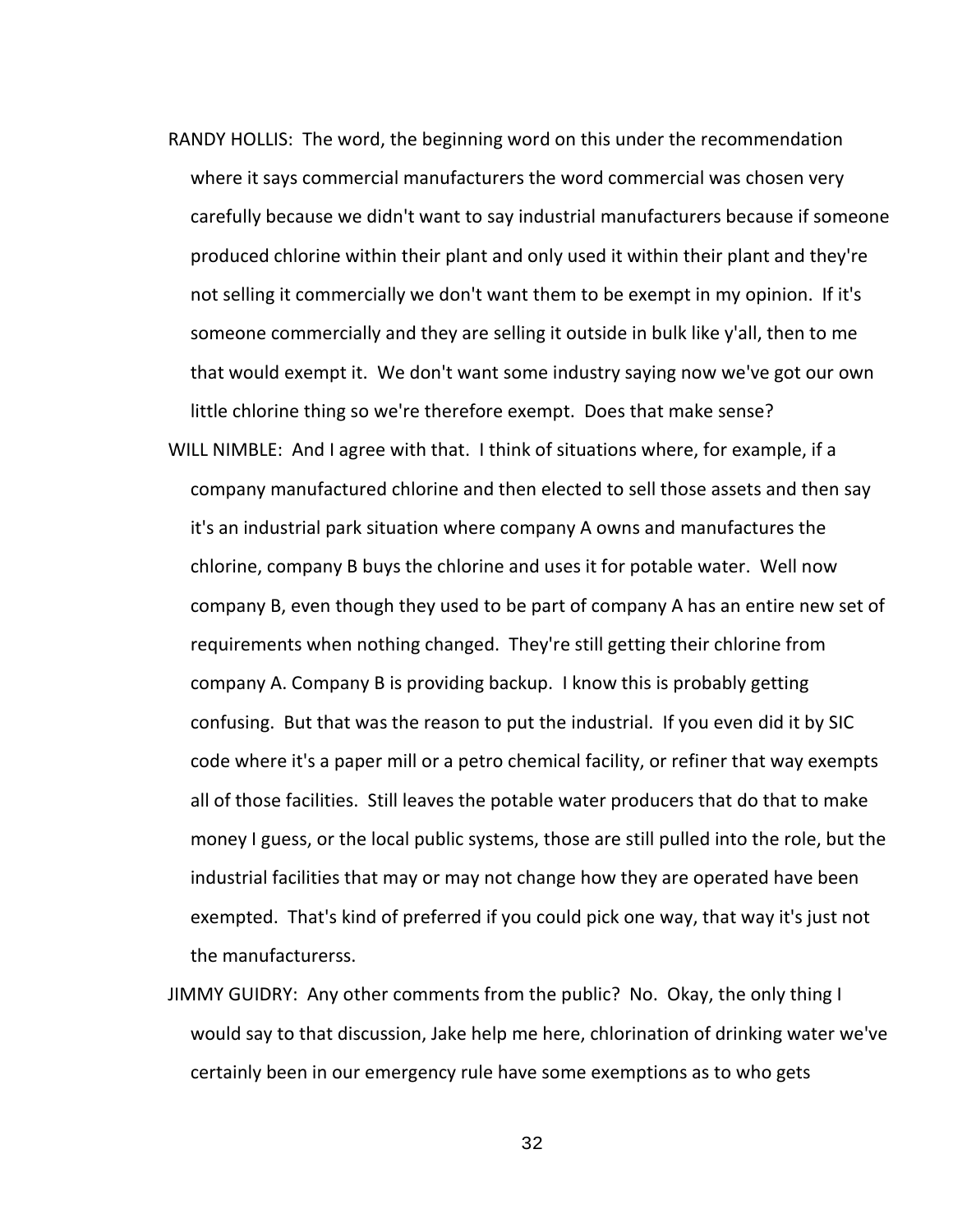exempted, who has a variance. I don't know if we start out at the beginning of this part saying there is an exemption. I don't like starting out by saying there's an exemption to the rule. Maybe at the end, maybe somewhere in the rule. And it is going to be dicey because if it looks like it's just Dow getting an exemption. We already know what the other companies say. We need to think about how we put this in the rule.

- JAKE CAUSEY: I think I kind of see what Randy was getting at as far as commercial. There's a growing trend public water supplies even generating chlorine on site. So they can become a manufacturer themselves. And then all of a sudden should they be exempt from storage, et cetera. And that's not the same situation where we're talking about Dow. Those are still two very different things. We'll read through it carefully. And I don't think all industrial facilities handle chlorine routinely. I think some industrial facilities, frankly, would be kind of like a public water system when it comes to chlorine. They don't manufacture it and don't handle it routinely. We kind of know exactly what we're trying to target and just to make sure how can we accomplish that.
- RANDY HOLLIS: For example, Dow has hundreds of thousands of chlorine stored on site in the manufacturing process. We don't need to come with our regulations and say guys you need to enclose this, you need scrubbers, and all this stuff at all for something like that. That's why they're such an exemption. And so they pipe it from their process straight to water treatment. Will, you had one more comment?
- WILL NIMBLE: Just see if y'all knew or at least as you go through the process of reviewing this to understand how many facilities this would really exempt. In the chemical industry I'm only aware of about three. Us and few other facilities. So there's really not very many people that you're going to be exempting. You would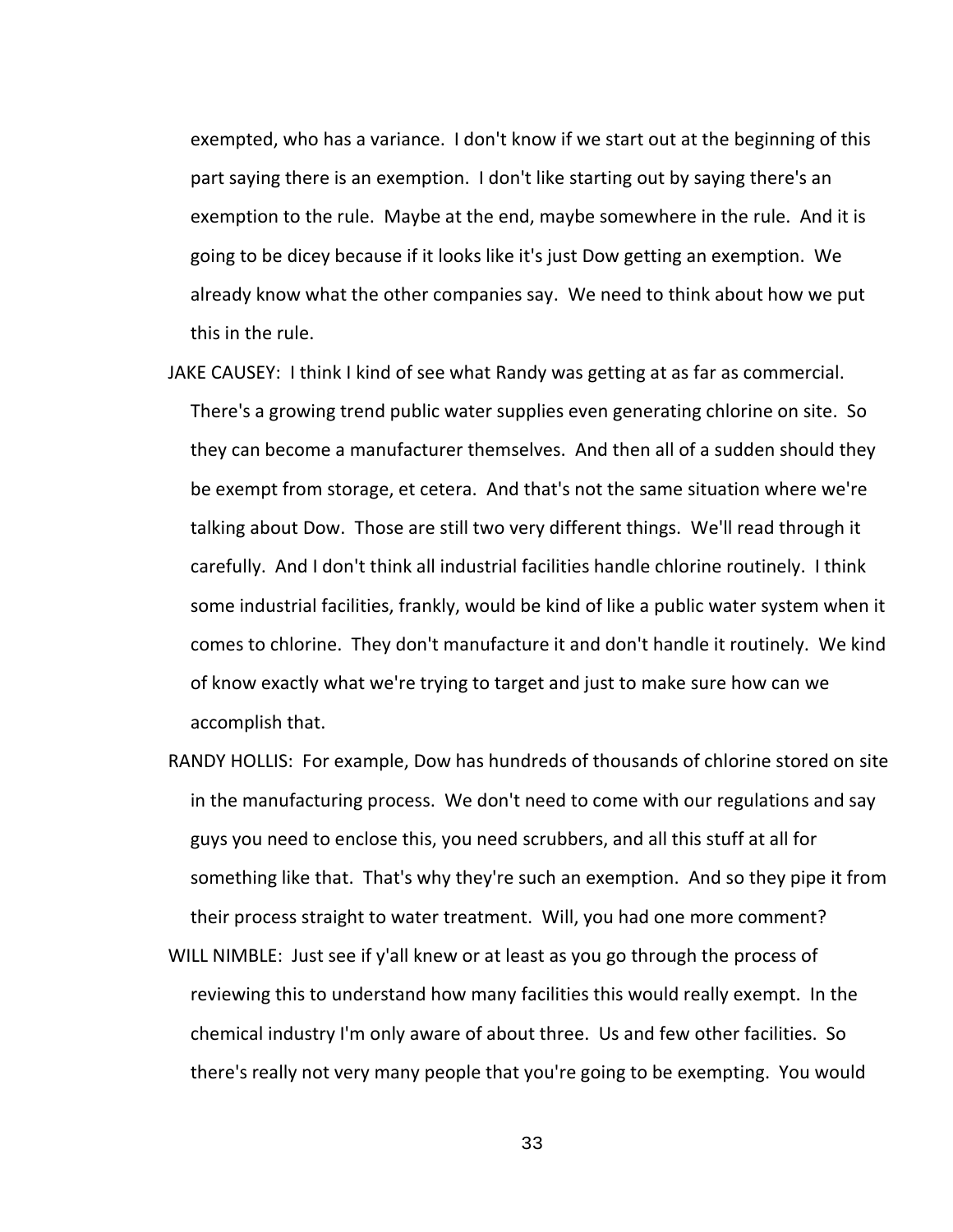want to craft it, obviously, in such a way that if something changes in the future, a company sells an asset as we talked about, that it doesn't rope them in. I think maybe SIC code or other ways that way the local water systems that maybe started making their own chlorine they're still subject, but the folks that are just industrial users are exempted.

ROBERT BROU: A suggestion to that may be that you spell out some basic criteria. But if we're only dealing with that many make it as basically a permit that you exempt a facility. That way you'd get a chance to review it to make sure it's still the same. You're not talking about a lot. Wouldn't be a big burden to y'all, but then it makes everybody in there, unless they are permitted, an exemption.

JAKE CAUSEY: Depends on how Dow might feel about that.

- WILL NIMBLE: Certainly we don't want to do permits when they are not necessary. But at the end of the day if you're going to make industrial facilities spend millions of dollars that's unnecessary, that's silly. We would obviously prefer the most cost effective option.
- RANDY HOLLIS: I think the most difficult thing is what really Will brought up and that is if you've got one company that's manufacturing it and they're running the chlorine over to three different facilities adjacent to them cause they manufacture it and it was piped over and then they do this with every chemical. And now all of a sudden they sell off those assets. And so now what do we do with those three adjacent facilities that have been using chlorine from that main facility for 50 years and now they are no longer part of that main plant do they now fall under these regulations? How are we going to handle that? Because now you're talking about major changes to facilities that have operated perfectly for 50 years and the changing ownership now is the only thing that's happened.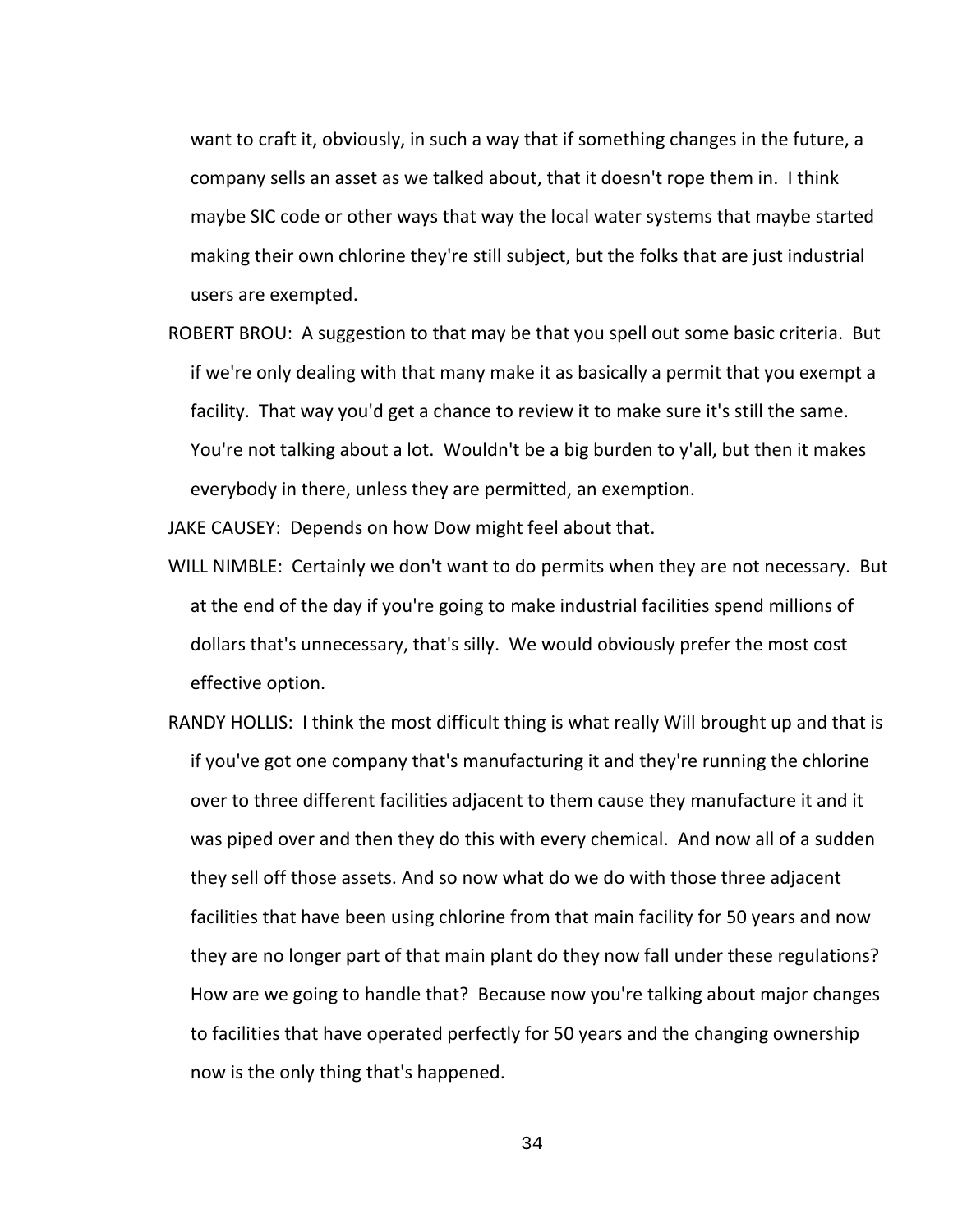JAKE CAUSEY: Changing ownership can have a significant impact on who's operating it, do they know what to do, do they have the same response plan, do they have a response plan. There's a lot of things that that change in ownership impacts that would definitely call into question should they still have that exemption or not.

RANDY HOLLIS: I agree. This is just a question how we are going to address that?

RUSTY REEVES: The original comment here says manufacturer of potable water chemicals. So when that asset sells off they're no longer part of the manufacturing process. Poundage per day, or whatever, say a hundred million pounds a day of chlorine y'all produce. Set a poundage of a million pounds a day. They ain't going to be but a handful of people fits that.

SIDNEY BECNEL: Does Dow produce at all his sites producing chlorine?

WILL NIMBLE: Only one site in Louisiana.

SIDNEY BECNEL: But you would want it to apply?

- WILL NIMBLE: I'm just thinking for the future if assets were sold then again if we sell our chlorine plant, for example, then we're required to go and implement all this stuff at our water distribution facility. We're still buying chlorine likely from the new owner and we haven't changed anything, everything else is just secondary. I still think an industrial facility we don't have the same risk that the local public water system in a neighborhood would have because we have emergency response, we have people on shift 24/7, we have the best of the best or most effective technology with respect to detection of chlorine. We know when a leak occurs and we fix it right away.
- JAKE CAUSEY: I agree, but I wouldn't apply that for all industrial facilities. I wouldn't go that far with it because they don't all use chlorine to handle it you know as long as you guys, et cetera.

WILL NIMBLE: I think the key is if it's an industrial facility that's subject, again you define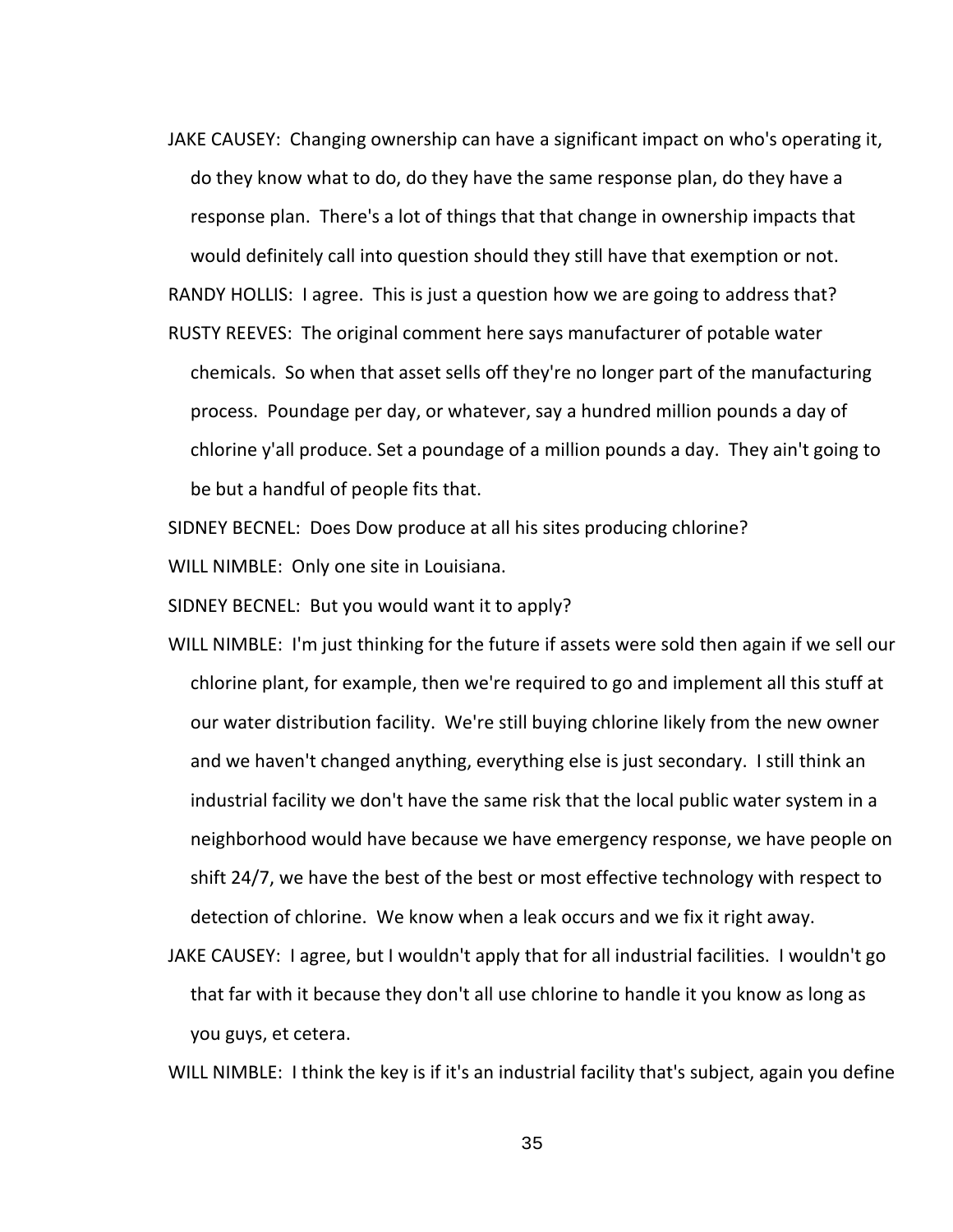industrial to be petro chem refiners, et cetera, but industrial facility that is subject to OSHA, PSM, RMP that immediately protects the public from everything. All those plans are in place. All the things that we are discussing today, the respiratory protection, it's almost all irrelevant against OSHA, PSM and EPA, RMP kind of cover that. They are exempted. It doesn't pull in facilities that have small 25 pounds of chlorine, whatever. They're not in RMP. I think if you can do it that way kind of takes away the manufacturing and the who's selling what and changing assets. Still going to be a very limited number of facilities. Probably less than ten in the state if I had to guess. Certainly willing to help y'all figure that out if we can provide assistance.

SIDNEY BECNEL: Maybe there's a list of those companies that are required to have this

EPA, whatever the regulatory authority is. Is there a specific list, like ten plants? JAKE CAUSEY: A lot of plants, just not all public water systems.

WILL NIMBLE: A lot of facilities subject to risk management plans. Y'all can probably find that easier than we could. I'm only aware of three in the petro chemical space. ROBERT BROU: If you have more than a ton of chlorine on site you're subject to RMP.

You can't link it strictly to that.

JAKE CAUSEY: We'll look at it.

JIMMY GUIDRY: Let's go ahead and take a five minute bathroom break and then we'll come back and get the word done.

I guess we still have a quorum if we go to voting. At this point we're at old business would be to look at part 2 and part 3 for final approval. So hopefully some of this, a lot of this has been done already, especially part 2 won't take us very long. Jake, if you could tell us what changes were added to part 2 at this point and vote on it.

JAKE CAUSEY: I think there was just a couple of clean up things in part 2 that we did last meeting. I think really the only outstanding piece was the language I think Chris had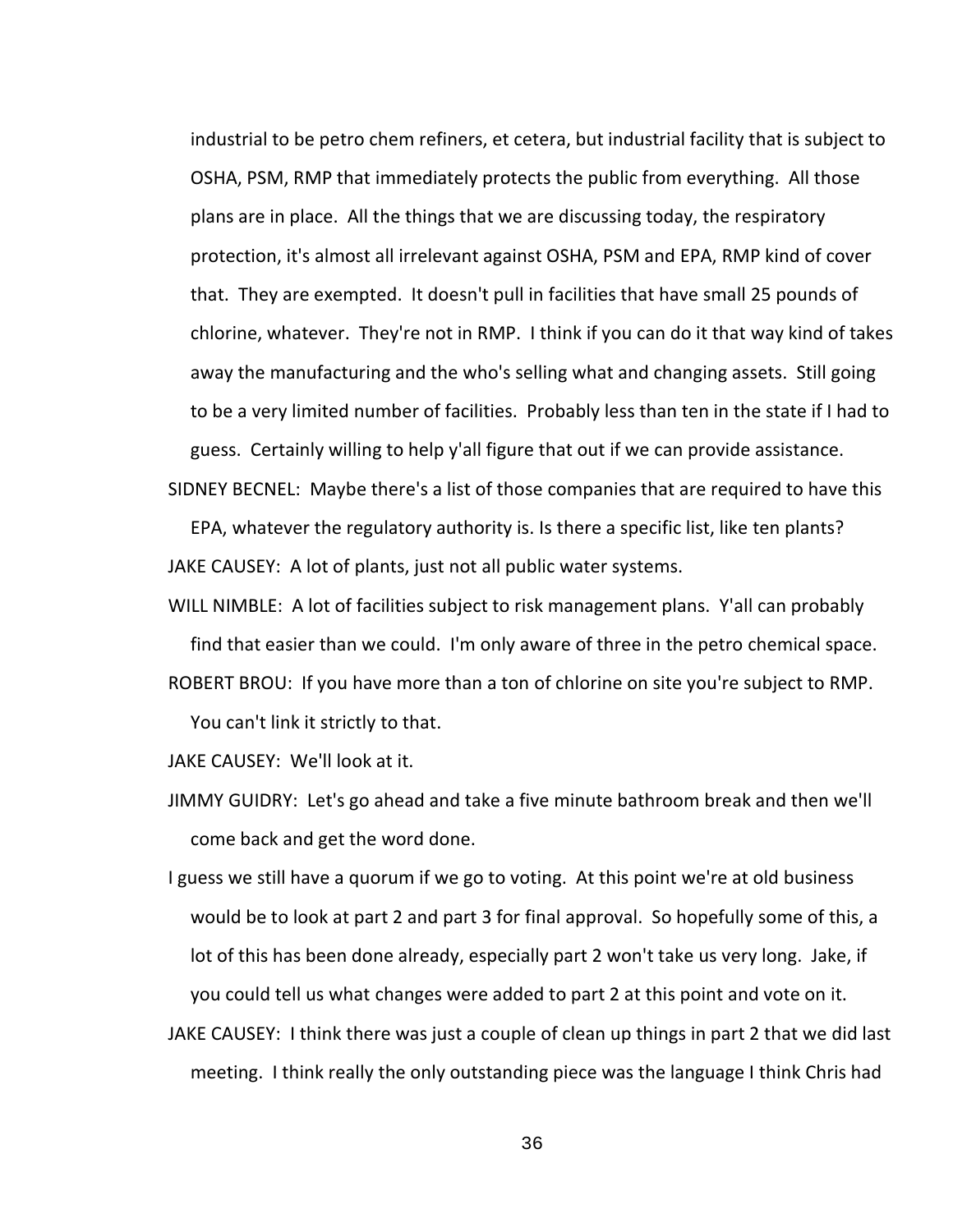worked on for electric controls. Maybe Chris can cover that.

CHRIS RICHARD: There was some concern about the existing systems that don't meet the NEC requirements, but they are perfectly safe and functional. Didn't want to make the plants have to go do it so what we came up with electrical equipment and electrical instrumentation and controls shall be located above grade, in areas not subject to flooding or protect from damage due to water inundation. The design of all electrical work for new facilities or modifications to existing facilities shall conform to the requirements of the applicable codes adopted under the authority of act 12 of the 2005 first extraordinary session and any applicable local codes which may have stricter requirements. Existing electrical and controls at facilities that do not create an unsafe condition and do not reduce the reliability of the equipment or cause failure to the system components may remain.

ROBERT BROU: Would that take out that DS from underneath it?

CHRIS RICHARD: It would cover both.

JIMMY GUIDRY: Everybody okay with those changes? Do I hear a motion that we accept part 2 as written?

CHRIS RICHARD: I make a motion.

- JIMMY GUIDRY: Keith seconds. Anybody oppose? Okay, part 2 has been accepted. Now to part 3. It's nice when you get a part done. Part 3, Jake if you could update us on where we're at with that one.
- JAKE CAUSEY: Discussed part 3 at our last meeting. I'll quickly go over those changes. I don't remember any real specific issues, but this is the clean cut version with all of that.
- CHRIS RICHARD: Is the bold language something that was added? The all cap, subcommittee members thought this section should not be enforced on sanitary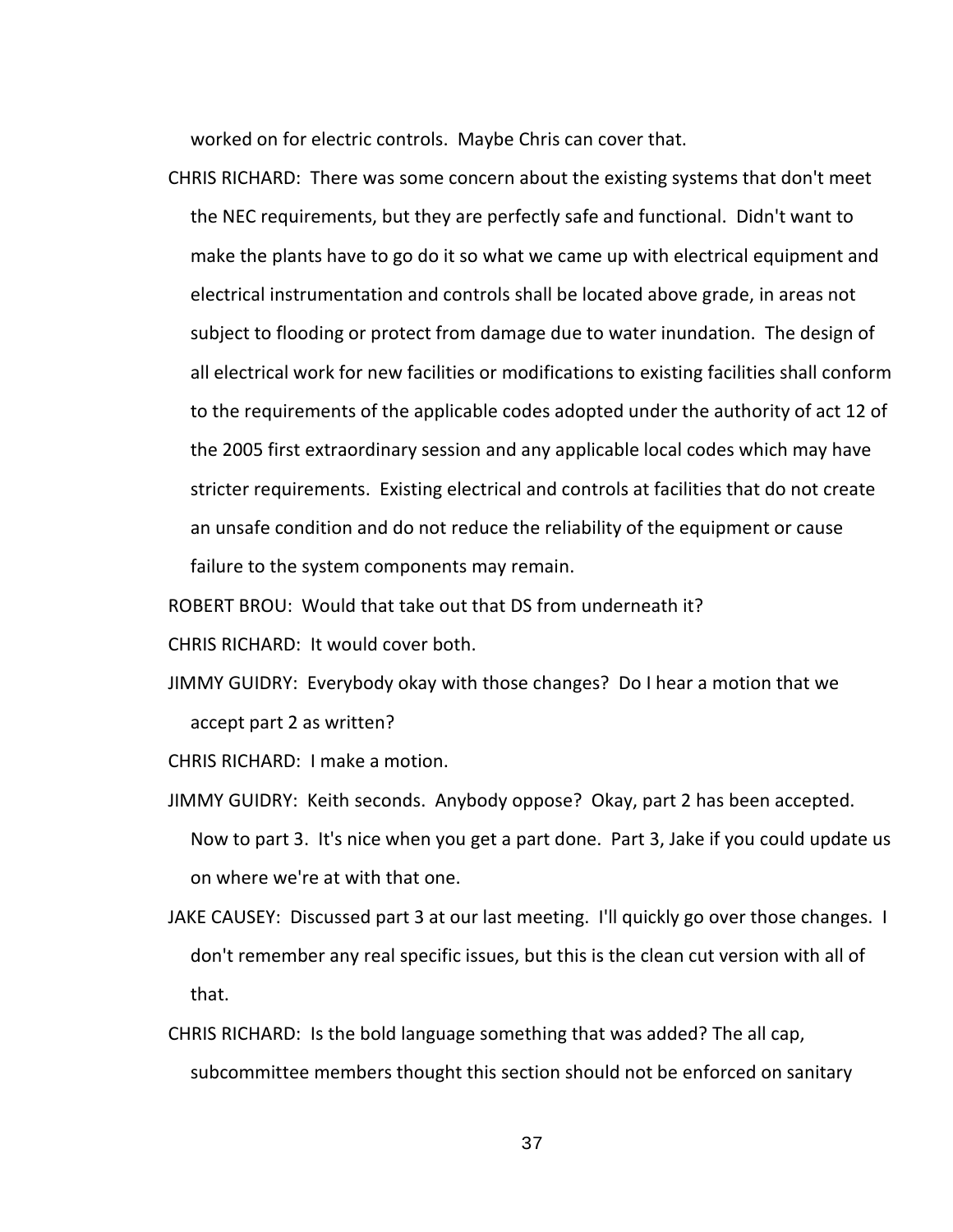surveys and should be discussed in the to be developed grandfather clause. DHH representatives thought this language should be enforced in the sanitary surveys. Sounds like there's still a conflict.

JAKE CAUSEY: I mean it's referring to what specifically, just H above or? ROBERT BROU: I think it was there last time we discussed it.

GREG GORDON: Since I dealt with the subcommittee, and I wasn't at the last meeting, but these are number of sources and such they are things that have been, were issues in the past, issues when we started this whole process. And considering various sections of the to be developed grandfather clause could affect that. We just wanted to make sure because I think one thing that subcommittees were concerned about was that if you pass something all of a sudden you now make these, all of us have to be aware that they're going to be on the next sanitary survey. And so we wanted to make sure that didn't happen and so far as those issues you know that we're going to be developing a grandfather clause that's going to kind of be addressing various issues, regulatory and sanitary survey issues at existing facilities. Chris brought this up at one of the committee meetings is that now all of a sudden you're going to have all these new things you're going to have to be a part of at this sanitary survey. You're going to have this long list of failures the first time the sanitary survey is conducted. We didn't want that to happen knowing that there are things like number of sources and existing systems so that was a note that I put in there. I didn't know they were going to keep that. But I think maybe it's to address any concern that committee members may have thinking well now I have to have two sources, I thought we were talking about a grandfather clause for various issues. JAKE CAUSEY: I think the intent was to approve the document as is and I think that was a note on the subcommittee report that we just left as this may be something the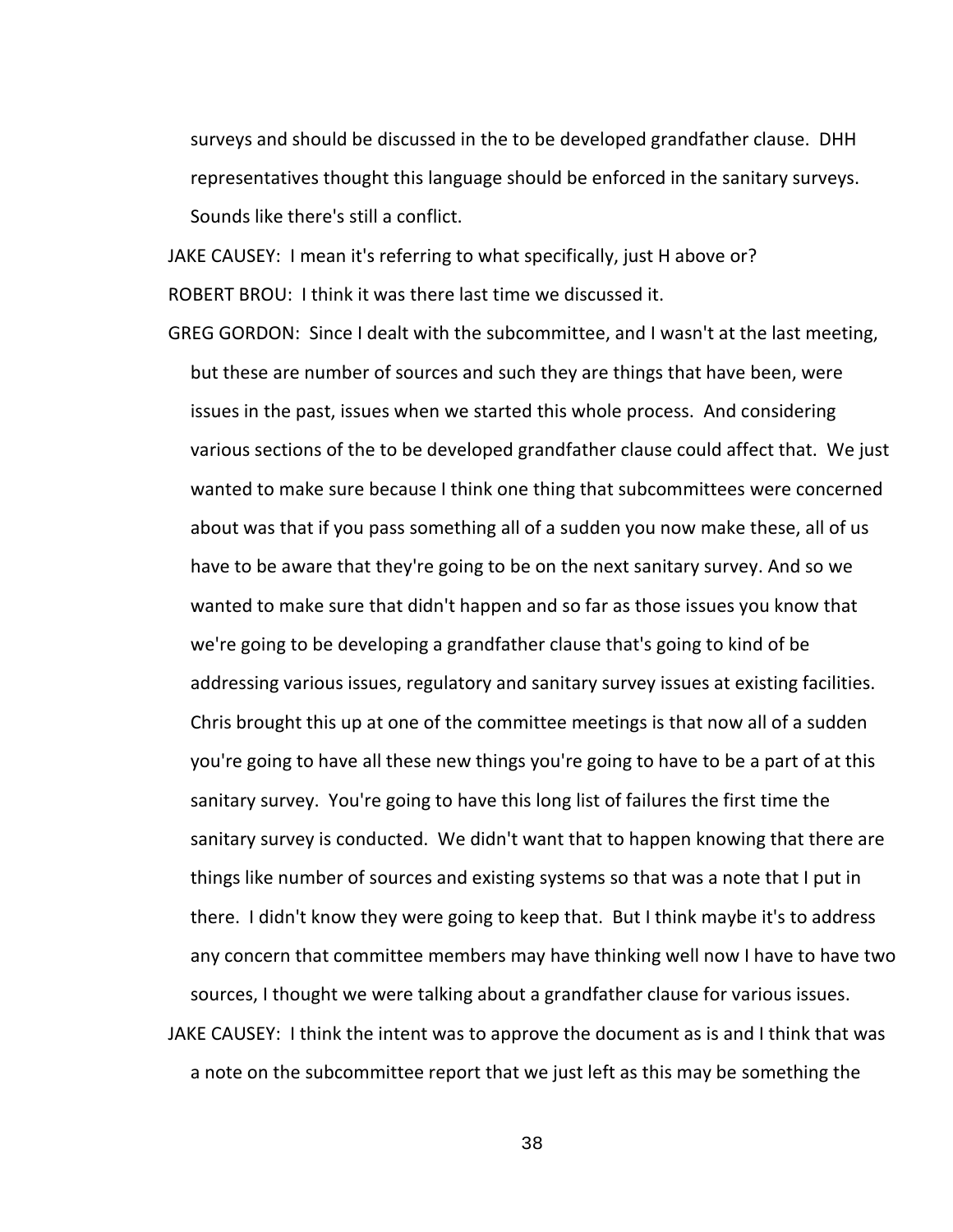grandfather subcommittee may want to review. I think we were going to move forward with this part as is and then if there's some grandfathering or something I think we just left a note in there. I guess I can read back through the changes that were incorporated from the last meeting. So 3.0 general was just rewritten as proposed at the last meeting. I don't remember any specific comments on that. Surface water we had added a similar language from the sanitary code. That was pretty much it on page 1. I think on page 2 we just added salt water, wedges, section G at the top. Page 3 was the nuisance plant or animal control section was modified consistent with what was presented in the last meeting. And then on page 4 3.2 groundwater we added springs which is presented. 3.2.1.2 number of sources, that language that was discussed at the last meeting was incorporated. Standby power 3.2.1.3 on page 5 we included the same language that was proposed at the last meeting. Says provided by any community water supply and any non-community water supply serving a hospital. There's a hen in there. That would be a then. At the bottom of page 5 under quality talking about the GWUDISW systems. We had that language. Page 6 DHH-OPH certified drinking water laboratory. At the bottom of page 6 well location, included that language subject to flooding, graded and drained as to facilitate removal of surface water. Distance from sewers. So we had you can see on page 7 some of the language at the end of page 6 and 7 was the insert from the sanitary code part 12 just basically relocate it here. This is what it specifically relates to, just retained everything as it was. And then bottom of page 7 3.2.3.2 continued sanitary protection about the 50 foot radius of ownership within 100 foot radius of control which can be achieved through ownership, zoning, easements, leasing, or other means, et cetera. Page 8 under general well consideration. Basically added the adoption by reference basically to LAC title 56 part 1. We really put in title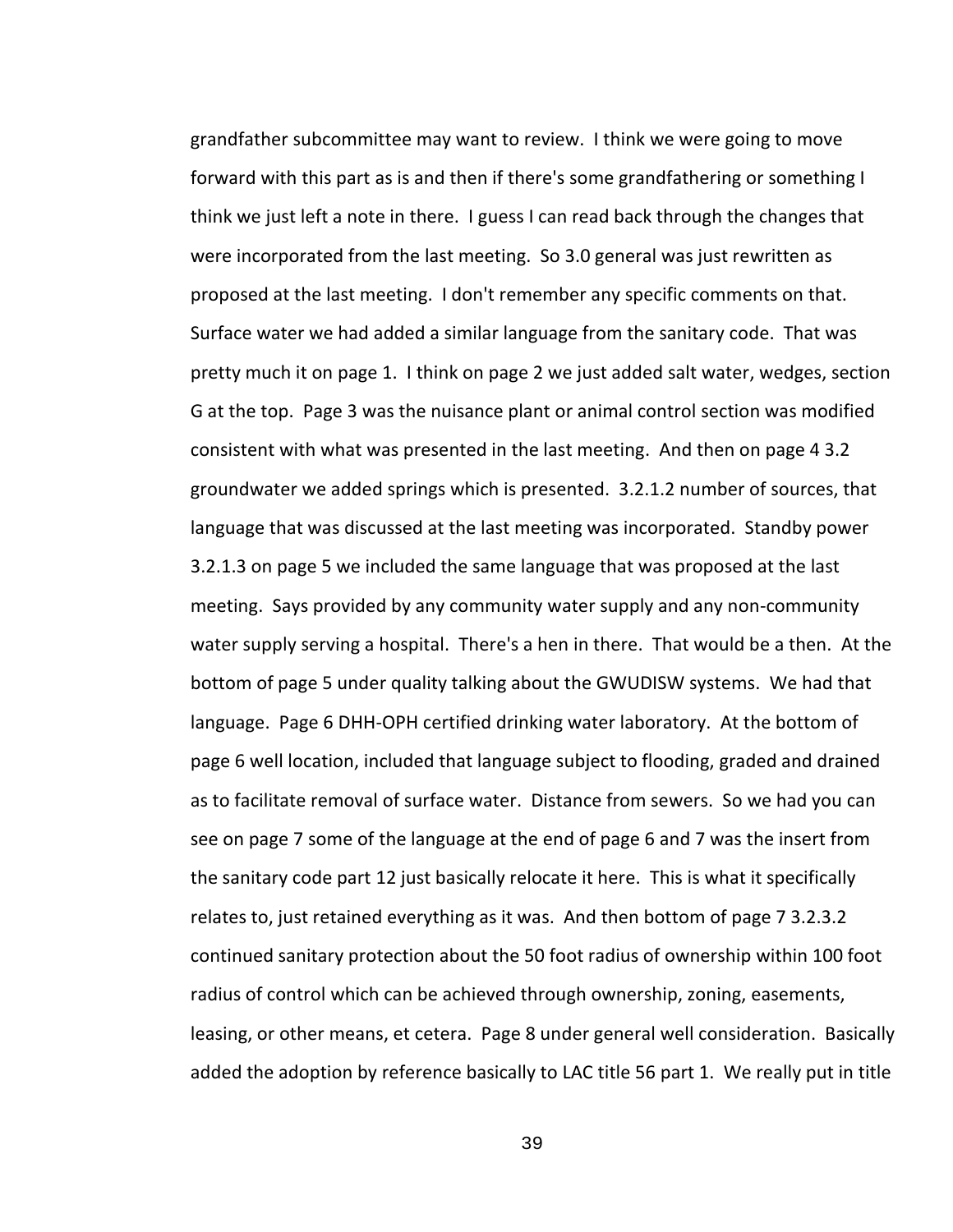56 reference instead of Louisiana Waterwell Rules and Regulations cause that rule doesn't exist. I don't know it will come back around again. Basically title 56 part 1. Using that terminology instead of Louisiana Waterwell Regulations. Then on page 9 of 17 section 3.2.4.7 upper terminal well construction. We put in the 100 year flood. Think we stuck with the 2 feet above 100 year flood or 2 feet above ground surface. That's for the casing.

- RANDY HOLLIS: So if it's not in a flood plain you're saying 12 inch. If it's in a flood plain area then 2 feet above the highest flood elevation or 2 feet above ground surface. If we're not in a flood plain 12 inches is still okay.
- JAKE CAUSEY: And then C in that same section we added the 100 year flood for the pumphouse floor.
- CHRIS RICHARD: On the one that says at least 2 feet above the highest flood level which may have occurred in a 100 year period to me that's not the same as 100 year flood elevation. You can have a 500 year flood that occurs in a 100 year period.
- JAKE CAUSEY: It will say 100 year flood elevation. Instead of the highest flood level may have occurred at 100 we'll just say above the 100 year flood elevation. Which is what it says in C. And then on page 10 well abandonment. Actually I think we put in what we had in part 12 there relative to title 56. So this was one point of discussion 3.2.5.2. Remember the plumbness and alignment requirements discussion. So we have the AWWA A100 standard listed there. And we did look at that standard and it does have plumbness and alignment requirements in that standard for waterwell construction. So basically I guess really those standards aren't as, more specific to the type of pump that you're going to put in the casing and that's why there was the discussion about the engineer you know may accept anything that's not within the specs. What it said we adopt A100 says test method and allowable tolerance shall be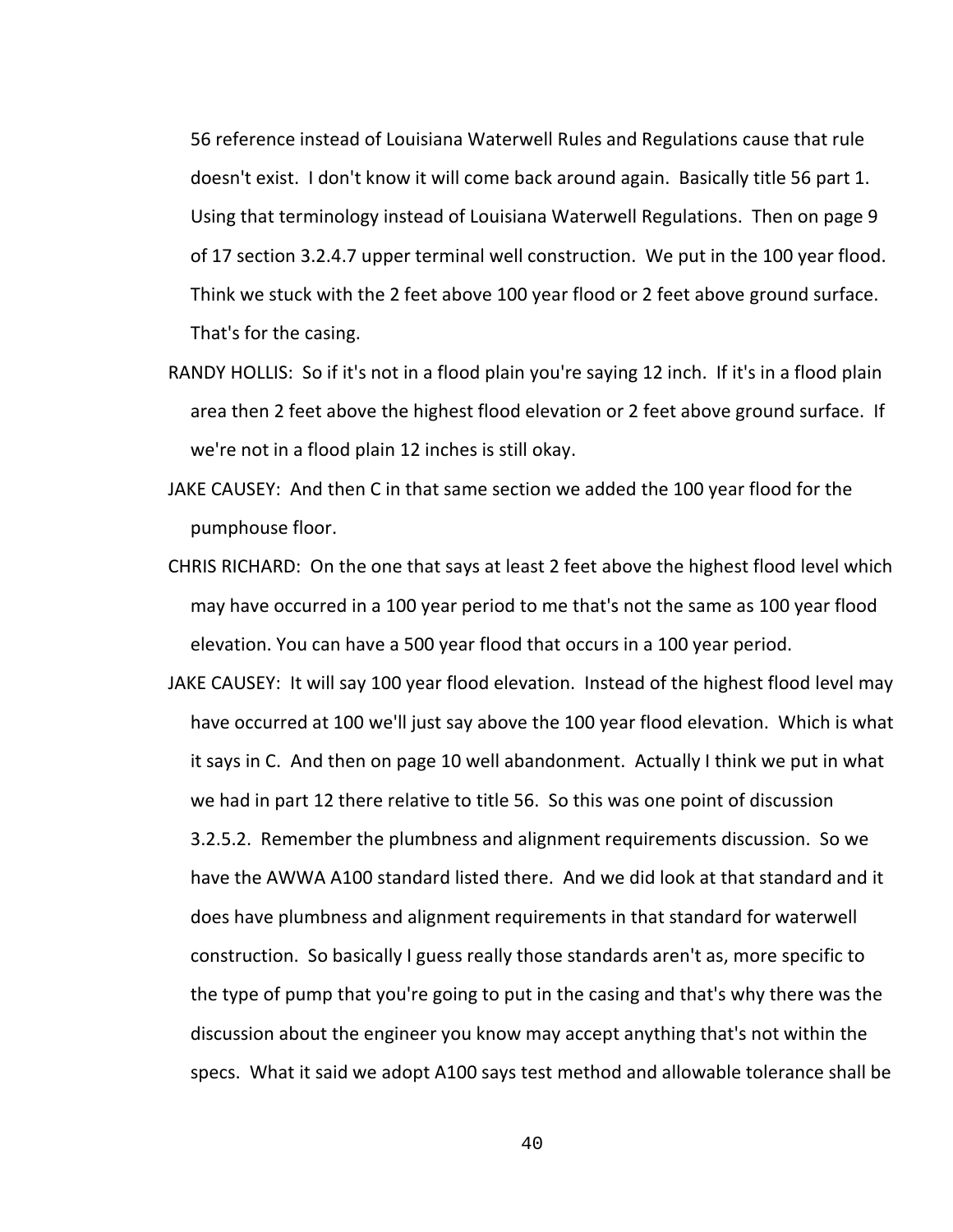clearly stated in the specifications for the well construction. And then C if it doesn't meet those requirements that are specified by the engineer it says that he may accept them if it doesn't interfere with installation or operation of the pump or uniform placement of grout or affect long term integrity. And really if you read the standard it's based on what type of pump, line shaft pumps, vertical, submersible pumps, other things and it's a pretty tight window. Really when I read that in context with the A100 standard read it made a lot more sense to be quite honest. Because those tolerances would be different and it really affects the long term stuff. I think more with line shaft pumps than anything. I think it's okay as it is. Deleted the other sections. Page 14 to 17, some changes. Sections D,E, and F we copied over from chapter 3 and part 12 and I actually see one typo there. F says 10 year period and it says highest flood level which may have occurred in a 10 year period. Which I guess is where that language comes from part 12, that's how it said it. We'll just change it to say 100 year flood elevation. So we make that one change in F on page 14. Then also on page 16, 17 section 3.2.7.6 casing vent. Note that same change cause it says highest level occurred in a 100 year period.

DIRK BARRIOS: We only have 16 pages.

CARYN BENJAMIN: He's reading from a highlighted version.

- JAKE CAUSEY: Sorry, I didn't realize that. Section 3.2.7.6.a. That's part 3. So we just noted those three changes to 100 year flood elevation.
- GREG GORDON: I just had one question. So on page 7 of 16 where you have the distance in feet you said about control by zoning or ownership. And so the one thing I just want to try to make sure cause I know I think you and I have talked, and I know there's a water system in our area that's having an issue with it is that they were able to secure a 100 feet for their secondary well site, but the property next to it which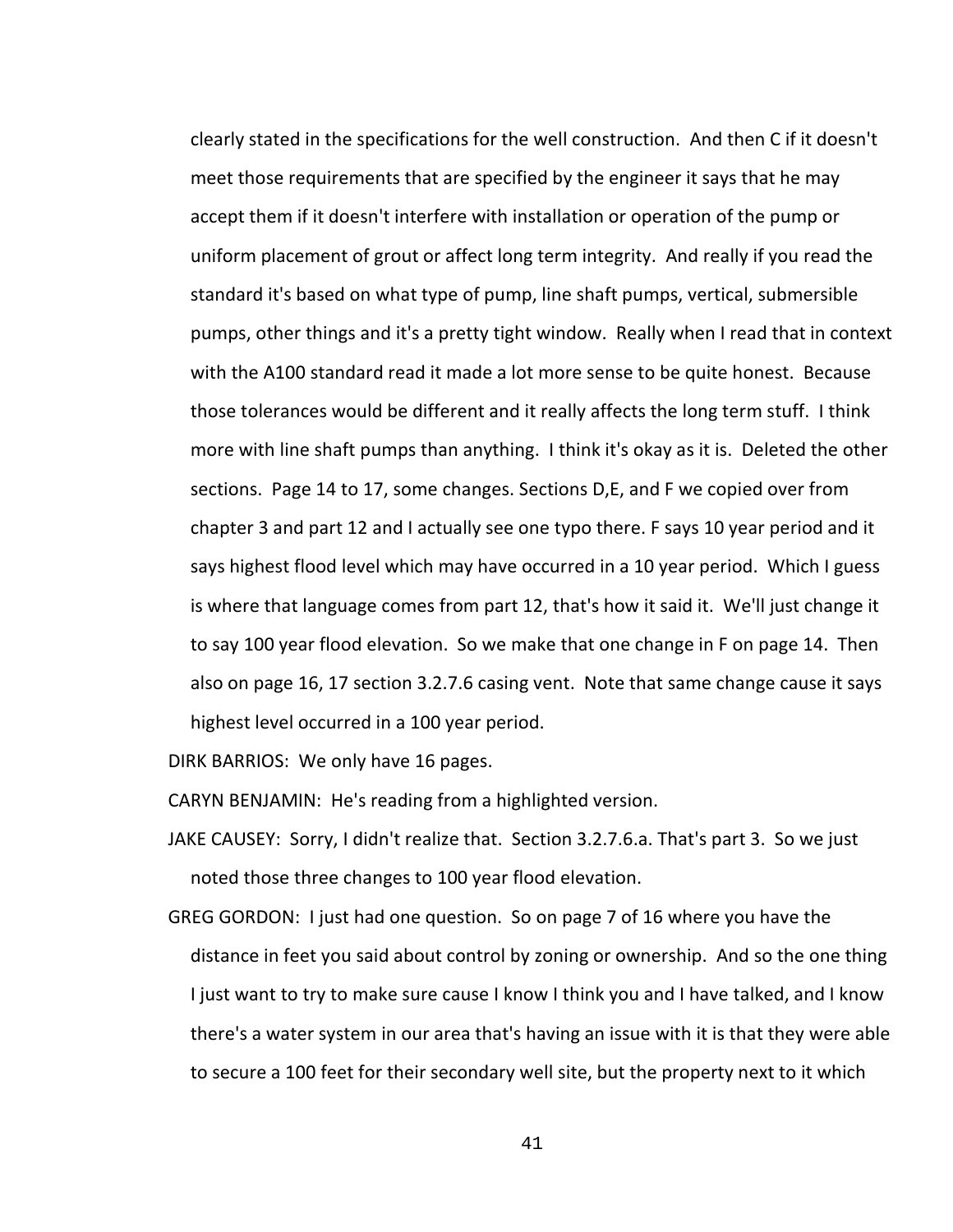they couldn't get because, quite frankly it's in a crappy area, succession, nobody knows who owns what, but it actually under St. Tammany Parish's comprehensive rezoning it has a zoning classification that was given to it that would allow a house or even somebody to put a mechanical treatment plant there or an ATU. I'm assuming you're thinking mechanical treatment sewage for a house or even if they built sizable four houses with one 2500 gallon plant or something like that. That well though would still be allowed to be placed within that?

JAKE CAUSEY: Ask the question one more time.

GREG GORDON: You said when you say control by zoning that's a pretty difficult question because you can get people if you're putting a secondary source for your water system you're like hey I found four acres or whatever and I'm putting it out there I found a piece of property and it's within 100 feet away from any existing source that's out there. However, the zoning for those pieces of property could allow somebody to let's say subdivide something into four lots and put a 3500 gallon treatment plant there. Or for Habitat for Humanity to build three or four houses there and put their little plant up or something like that. That's the confusion I know one of our water systems is having cause I think the engineer's, not held it up, kind of is like well somebody right on the other side of you can actually do something.

JAKE CAUSEY: You don't own a 100 feet?

GREG GORDON: They own the 100 feet, it's the zoning outside of that 100 feet.

JAKE CAUSEY: Outside the 100 feet the zoning is just between that 50 foot and 100 foot radius. When you're outside of that 100 foot radius it's slightly less of a concern. If you're going to install a hazardous waste landfill 101 feet away you might need to be concerned. But a mechanical like you're talking about.

GREG GORDON: All right, thank you.